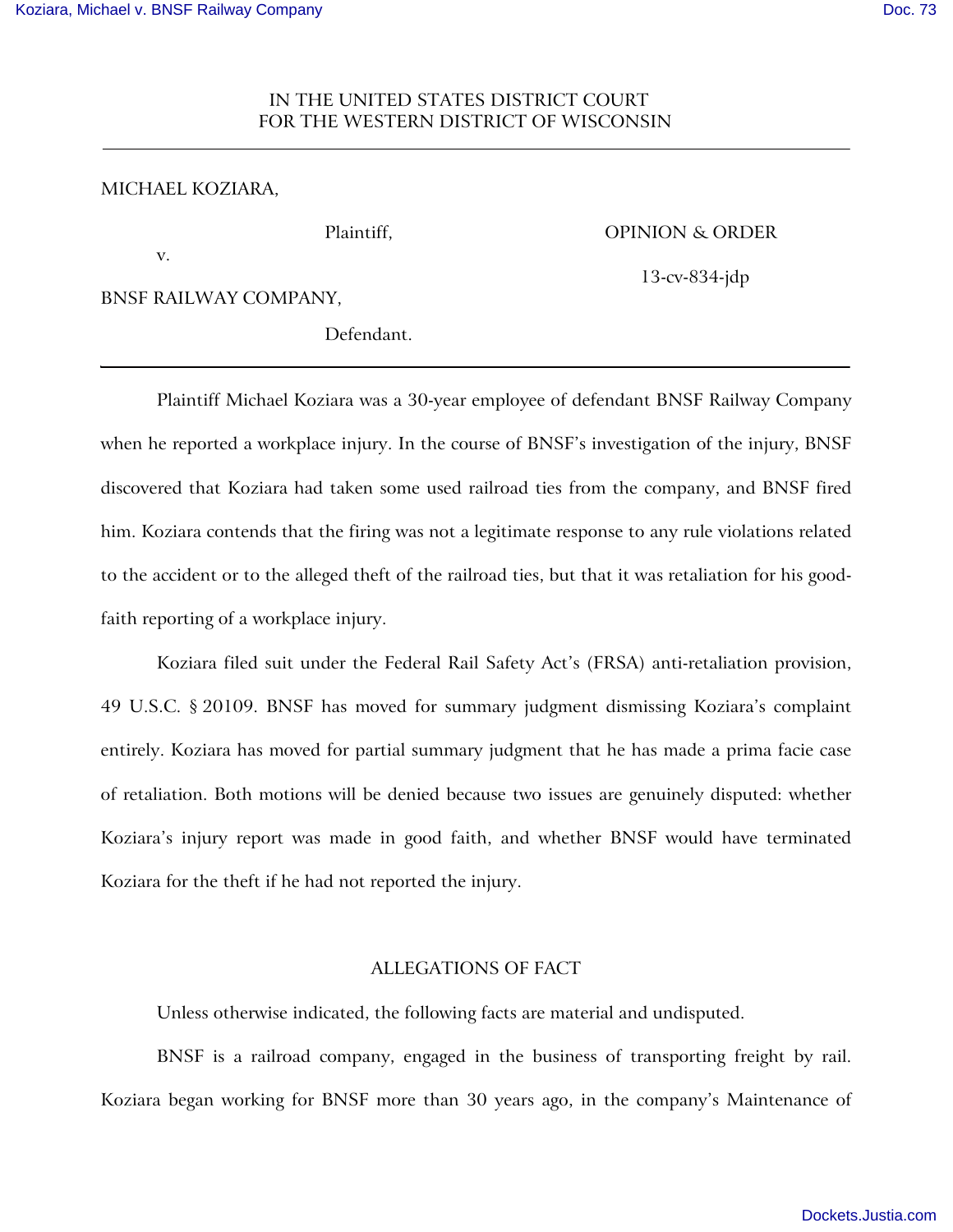Way Department. By 2006, Koziara held the position of foreman and supervised a crew of workers who performed track maintenance.

On September 9, 2010, Koziara supervised a crew that was assigned to remove and reinstall crossing planks in East Winona, Wisconsin. Crossing planks (also referred to as crossing panels) are large pieces of timber—approximately 16 feet by 18 inches by 7 inches—used at railroad crossings to allow cars to drive over the tracks. Each plank weighs about 1,200 pounds. Crossing planks are secured to the track bed with large wood screws, or "lags." Typically, the lags are removed with a hydraulic tool before the plank is lifted to allow maintenance on the track. Koziara's crew, however, had difficulty removing the lags at the crossing on which they were working. George Zielke, one of Koziara's crewmembers, suggested using a front-end loader to pry the planks loose without removing the lags. Koziara approved the suggestion.

Zielke positioned the front-end loader on one side of the crossing and began prying up a plank while Koziara stood on the other side of the crossing, about five feet away. The plank abruptly came loose and struck Koziara in the left shin.<sup>[1](#page-1-0)</sup> The impact did not knock Koziara down, and when he examined his leg, it was reddened in the area of impact, but Koziara did not think that he was seriously hurt. Later that same day, Koziara reported the incident to an assistant roadmaster, but he did not file a personal injury report or seek medical attention after going home that evening. The next day, a Friday, Koziara returned to work and completed his duties without incident.

Over the weekend of September 11 and 12, 2010, Koziara worked on his four-wheel ATV at his home. Sometime during the weekend, the plow on the front end of the ATV fell on his right toe, although the record does not indicate whether he was injured. On Monday,

<span id="page-1-0"></span><sup>&</sup>lt;sup>1</sup> The parties dispute whether Koziara had moved toward the plank while Zielke was prying it up, but the details of whether Koziara was careless are not material to this case.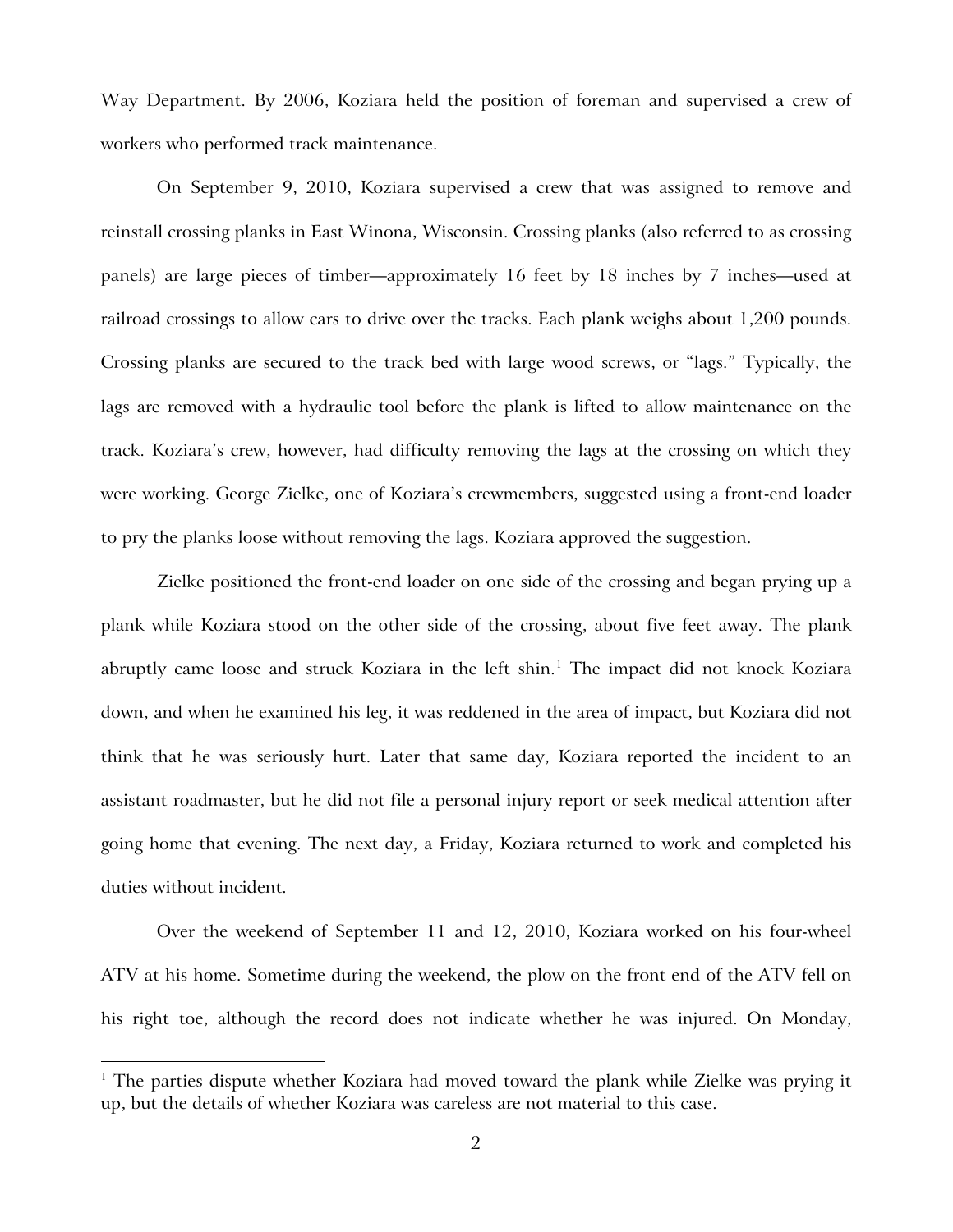September 13, Koziara went to a previously scheduled doctor's appointment for an unrelated medical procedure. During a physical examination, Koziara told his doctor about the workplace incident, and the doctor recommended an x-ray. Koziara received the results of the x-ray that same day, and learned that he had sustained a fractured tibia in his left leg.

Once Koziara learned about the fracture, he called two of his co-workers, Bradly Underhill<sup>[2](#page-2-0)</sup> and Tom Arentz, and informed them that he would have to miss work for as much as four weeks. Koziara told Underhill and Arentz, however, that the reason he would be out was because he injured his leg at home. In his deposition, Koziara explained that he decided to misrepresent the source of his injury because he was afraid of reporting a workplace injury to BNSF. After speaking with his co-workers, Koziara called Don Willings, a local chairman of the union to which Koziara belonged. Willings advised Koziara to report the injury as work-related and referred Koziara to Russ Ingebritson, a plaintiff's attorney affiliated with the union. Koziara called Ingebritson that same day, still Monday, September 13.

Shortly after speaking to Ingebritson, Koziara called Underhill and Arentz for a second time. During this round of phone calls, Koziara told his co-workers that he had been kidding about being injured at home, and that the real injury had happened at work. Koziara next called Roadmaster Michael Veitz to discuss the workplace accident. When Veitz asked why Koziara had waited five days to report the injury—in violation of BNSF's 72-hour reporting rule— Koziara explained that he had only just found out about the extent of his injuries that morning.

<span id="page-2-0"></span> $2$  There is some confusion about when Koziara called Underhill. In his proposed findings of fact, Koziara stated that the call occurred on September 12, Dkt. 38, ¶ 39, and BNSF did not dispute the fact, Dkt. 57, at 10. In its own proposed findings of fact, however, BNSF stated that the call occurred on September 13, Dkt. 19, ¶¶ 59-60, and Koziara did not dispute the date of the call, Dkt. 53, at 15. Yet, in their respective replies, the parties have swapped positions; BNSF now contends that the call occurred on September 12, and Koziara contends that the call occurred the day after. The exact date of the call is largely irrelevant because it is not, as BNSF argues, dispositive evidence of what Koziara believed at the time he reported his injury to the company.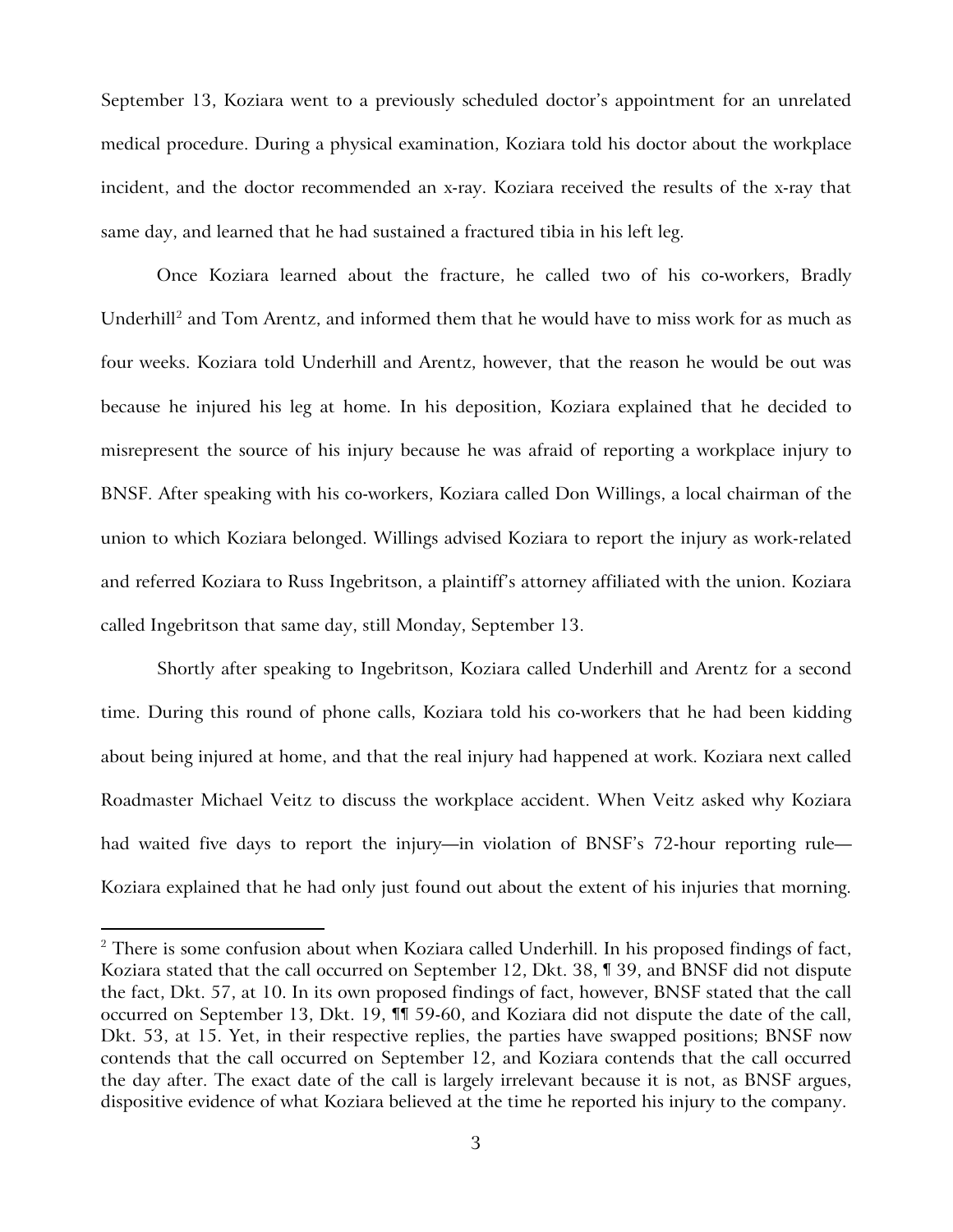Veitz instructed Koziara to complete a BNSF Personal Injury Report. Koziara complied, and submitted a report the following day.

BNSF accepted Koziara's injury report and paid for his medical services. Although Koziara was eventually disciplined for careless conduct during the events of September 9, BNSF never disciplined him for filing an untimely injury report. Per company policy, Veitz investigated the incident and performed a "reenactment" of the accident. Veitz invited several members of Koziara's crew to participate in the reenactment, including Zielke, Underhill, and two others. After completing the reenactment, Veitz prepared a report of how the injury occurred, in which he concluded that Koziara had moved into work zone when he was hit:

> The [front-end loader] operator was having a difficult time getting the panel to move, so he applied slightly more pressure from the forks. The foreman then moved onto the crossing when the panel came loose and hit the foreman in the leg. . . . [Koziara] moved into the work zone of the end loader and was struck in the leg when the lags holding the crossing panel gave way.

Dkt. 35, at 53.

Veitz's investigation led to what BNSF considered to be another potential cause of Koziara's injury. Veitz interviewed members of Koziara's crew and obtained written statements from them. Those crewmembers reported seeing Koziara jumping off of or possibly falling from a trailer a week before the September 9 accident. They recounted seeing Koziara hopping around on one foot afterward, as if he were injured. During his deposition, Veitz testified that although he could not remember the details, the witnesses he interviewed about the earlier incident "seemed like [they] were getting nervous that something was not quite right, and [that Underhill] wanted to get it off his chest and tell me that possibly Mr. Koziara could also have got[ten] hurt at that location." Dkt. 30 (Veitz Dep. at 95:13-18).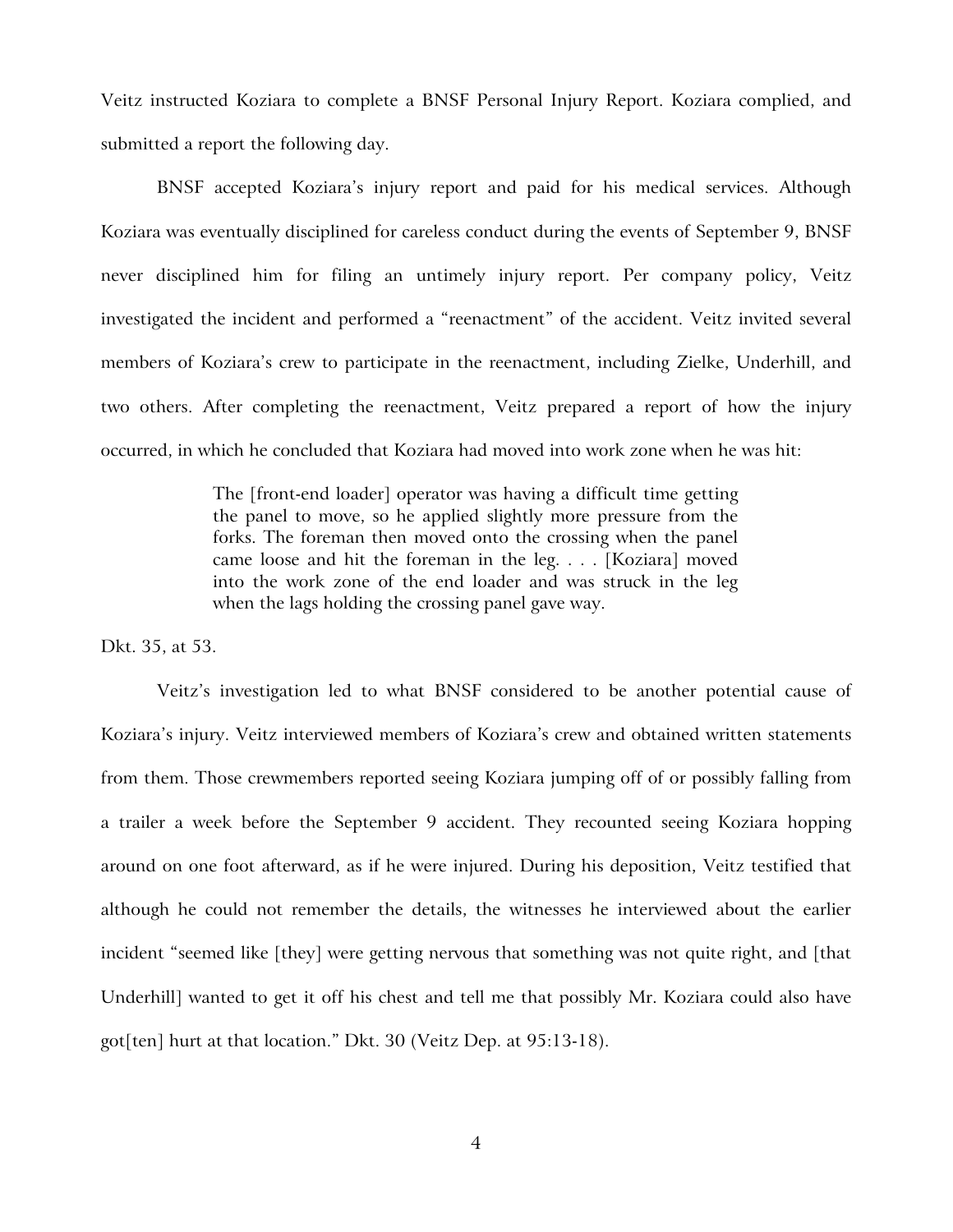Veitz's investigation also led to evidence of other potential wrongdoing by Koziara. Veitz learned that on the day that Koziara had jumped or fallen from the trailer, he had given away 20 used railroad ties to a local farmer without BNSF's permission. Koziara and his crew loaded the ties onto a pair of trailers, one belonging to Koziara and the other to the farmer.<sup>[3](#page-4-0)</sup> Veitz referred the possible theft to BNSF's Resource Protection Department, which in turn referred the issue to the Buffalo County Sheriff's Department. The sheriff's department investigated, but did not bring criminal charges.

BNSF continued with its own disciplinary process against Koziara, holding two investigatory hearings. Both hearings were presided over by Michael Heille, a BNSF supervisor who was not involved in the underlying incident and did not have any supervisory authority over Koziara. The first hearing addressed Koziara's September 9 injury, and the second addressed his alleged theft of the company's ties. After the first hearing, Heille recommended a 30-day suspension because Koziara violated two of the company's operating rules concerning general safety. Specifically, Heille concluded that Koziara had placed himself in harm's way by moving toward the front-end loader while it was removing a crossing plank, in violation of Rules 1.1.2 and 1.6, which require employees to be attentive and careful to avoid injury. [4](#page-4-1)

BNSF also assigned Koziara "points," pursuant to a policy that was in effect at the time. The parties dispute the purpose of these points: Koziara contends that they were used to single

<span id="page-4-0"></span> $3$  The parties dispute who owned the 20 ties at that time Koziara took them. BNSF contends that the ties were company property and that Koziara stole them. Koziara contends that he had permission to take the ties or, alternatively, that they were the property of a third-party contractor. The dispute is marginally relevant because this court does not need to decide whether BNSF was correct to conclude that Koziara stole company property.

<span id="page-4-1"></span> $4$  Rule 1.1.2 provides that "[e]mployees must be careful to prevent injuring themselves or others. They must be alert and attentive when performing their duties and plan their work to avoid injury." Dkt. 36-13, at 6. Rule 1.6 provides that "[e]mployees must not be . . . [c]areless of the safety of themselves or others." *Id.* at 11.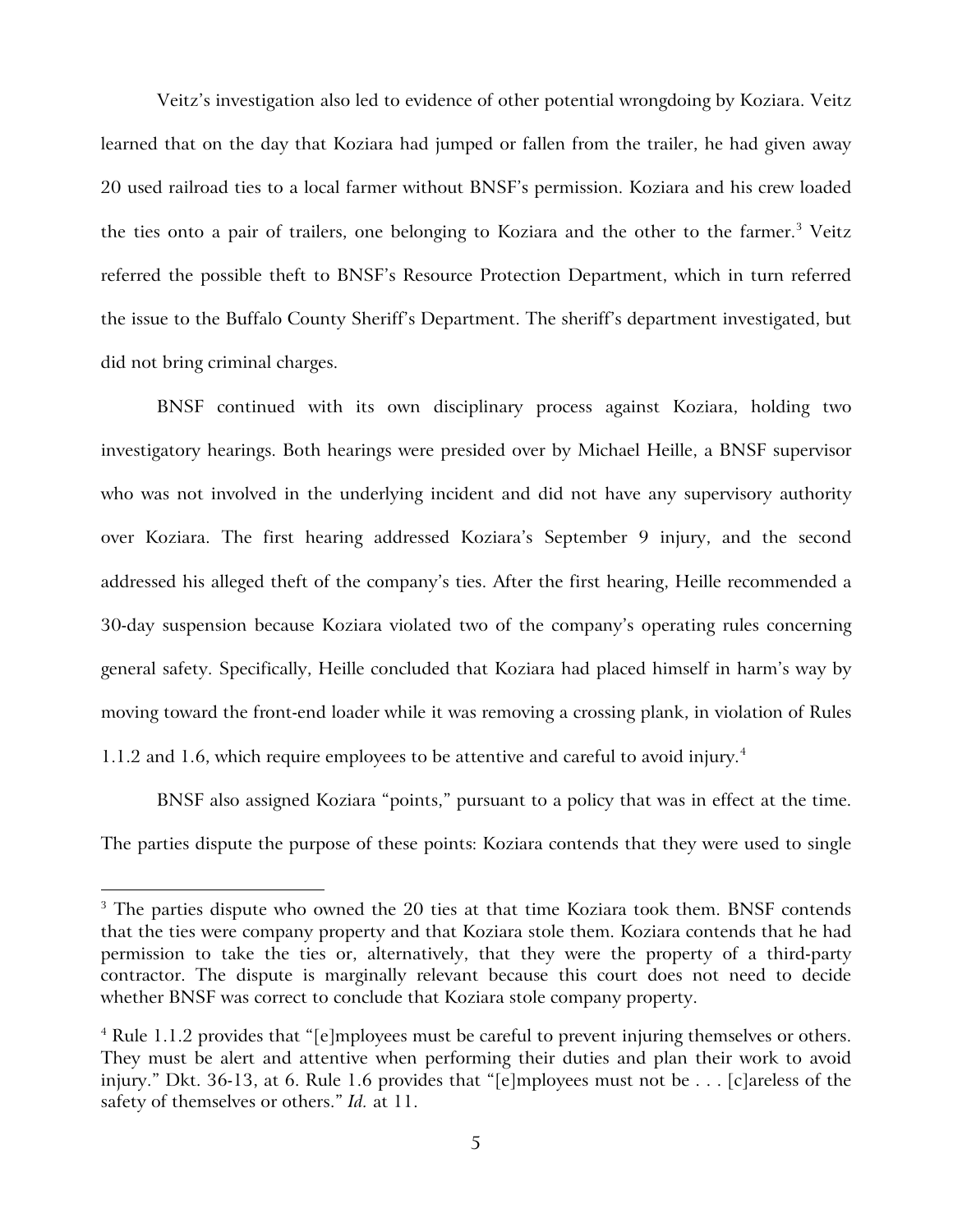out employees for increased supervision and testing; BNSF contends that they were used to select employees for a non-disciplinary, customized safety program. Although Koziara was never enrolled in this program (and was apparently fired before he could have felt the effects of his points), the parties' dispute is material to the question of whether assigning points constituted a retaliatory action.

Koziara's alleged theft was the subject of the second hearing, which occurred about a month after the first. Both Veitz and Zielke were called to testify. Koziara maintained that he had received permission from Veitz to give the ties to a local farmer, and that Zielke had overheard the conversation. Koziara admitted that he used BNSF equipment and personnel to load the ties onto the two trailers during company time, but testified that it was common practice for employees to take used ties. But Veitz testified that Koziara had never asked for permission, although he noted that earlier in the year, Koziara had asked about a different set of ties. Zielke confirmed that he was aware of Koziara's first conversation with Veitz, but denied overhearing any later discussion.

BNSF ultimately determined that Koziara had taken the ties without permission and that his theft warranted dismissal. In a termination letter dated November 9, 2010, BNSF dismissed Koziara "for theft and dishonest conduct [and] the unauthorized removal of BNSF property and the misuse of company equipment for personal use while on duty." Dkt. 35-24, at 4.

Koziara filed a complaint with the U.S. Occupational Safety and Health Administration (OSHA). He alleged that BNSF had retaliated against him for reporting a work injury. OSHA dismissed the complaint, finding that "[a] preponderance of the evidence demonstrates that [Koziara]'s decision to remove rail planks with lags still intact led to his injury and subsequent suspension. A preponderance of the evidence failed to establish that [Koziara] had authority to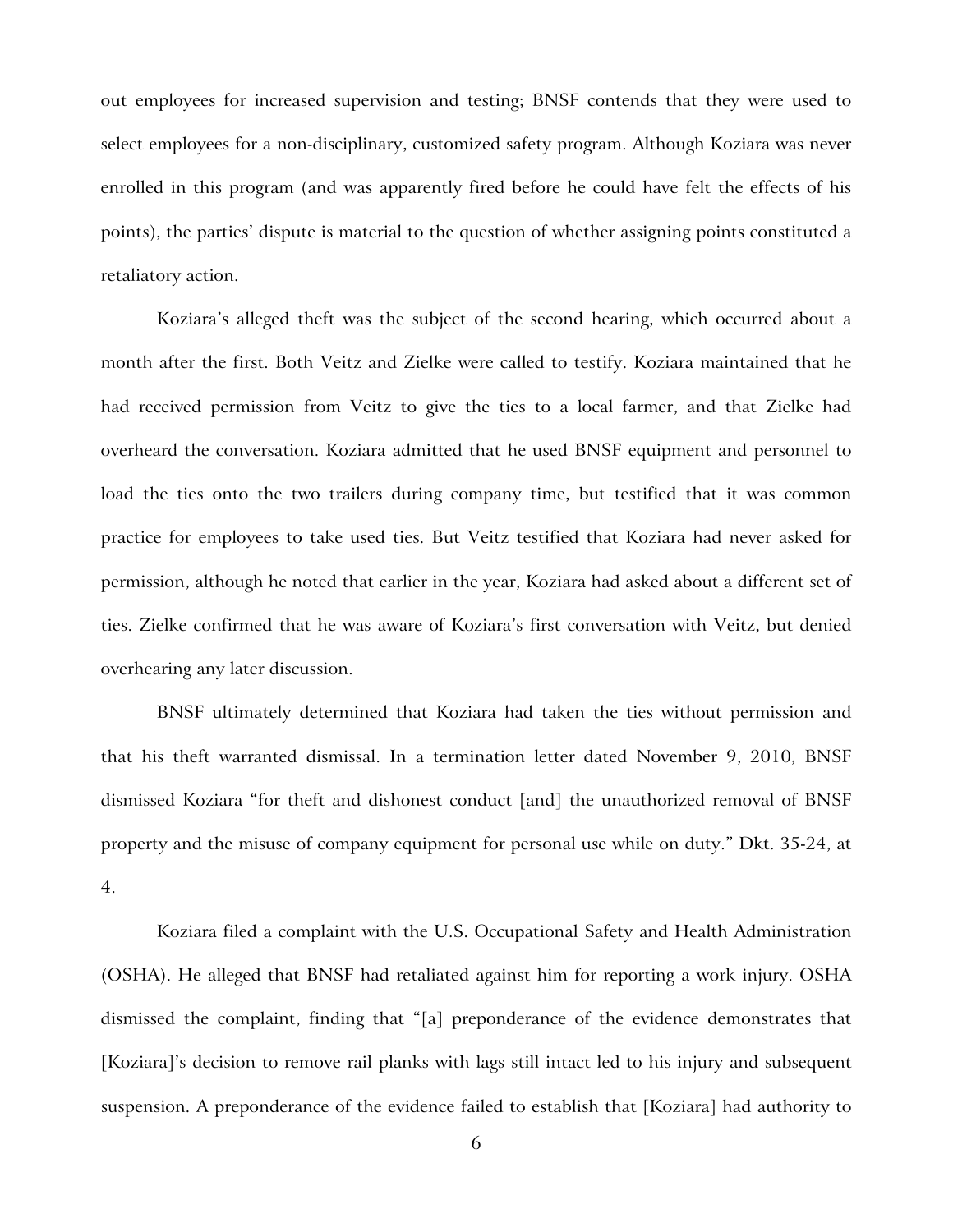remove scrap rail ties from [BNSF]'s property, resulting in his termination." Dkt. 36-18, at 4. Koziara appealed to an administrative law judge, and when no decision issued within 210 days, he pursued an action in this court. *See* 49 U.S.C. § 20109(d)(3). Koziara filed his complaint on December 4, 2013, alleging unlawful retaliation. The court has subject matter jurisdiction under 28 U.S.C. § 1331 because Koziara's cause of action arises under federal law.

### ANALYSIS

Both parties have moved for summary judgment. BNSF contends that it is entitled to judgment as a matter of law because Koziara cannot prove the elements of a retaliation claim under FRSA, or alternatively, because BNSF has affirmatively established that it would have taken the same disciplinary action regardless of whether Koziara reported the injury. Dkt. 20, at 1-2. Koziara has moved for partial summary judgment, contending that he has established the elements of a FRSA retaliation claim as a matter of law, and that the only question for trial is whether BNSF would have taken the same action regardless of his injury report. Dkt. 39, at 1.

Summary judgment is appropriate if a moving party "shows that there is no genuine dispute as to any material fact and the movant is entitled to judgment as a matter of law." Fed. R. Civ. P. 56(a). "Only disputes over facts that might affect the outcome of the suit under the governing law will properly preclude the entry of summary judgment." *Anderson v. Liberty Lobby, Inc.*, 477 U.S. 242, 248 (1986). To avoid summary judgment, the opposing party "must set forth specific facts showing that there is a genuine issue for trial." *Id.* A party may not simply rely on the allegations in its pleadings to create such a dispute, but must "demonstrate that the record, taken as a whole, could permit a rational finder of fact to rule in [its] favor." *Johnson v. City of Fort Wayne, Ind.*, 91 F.3d 922, 931 (7th Cir. 1996).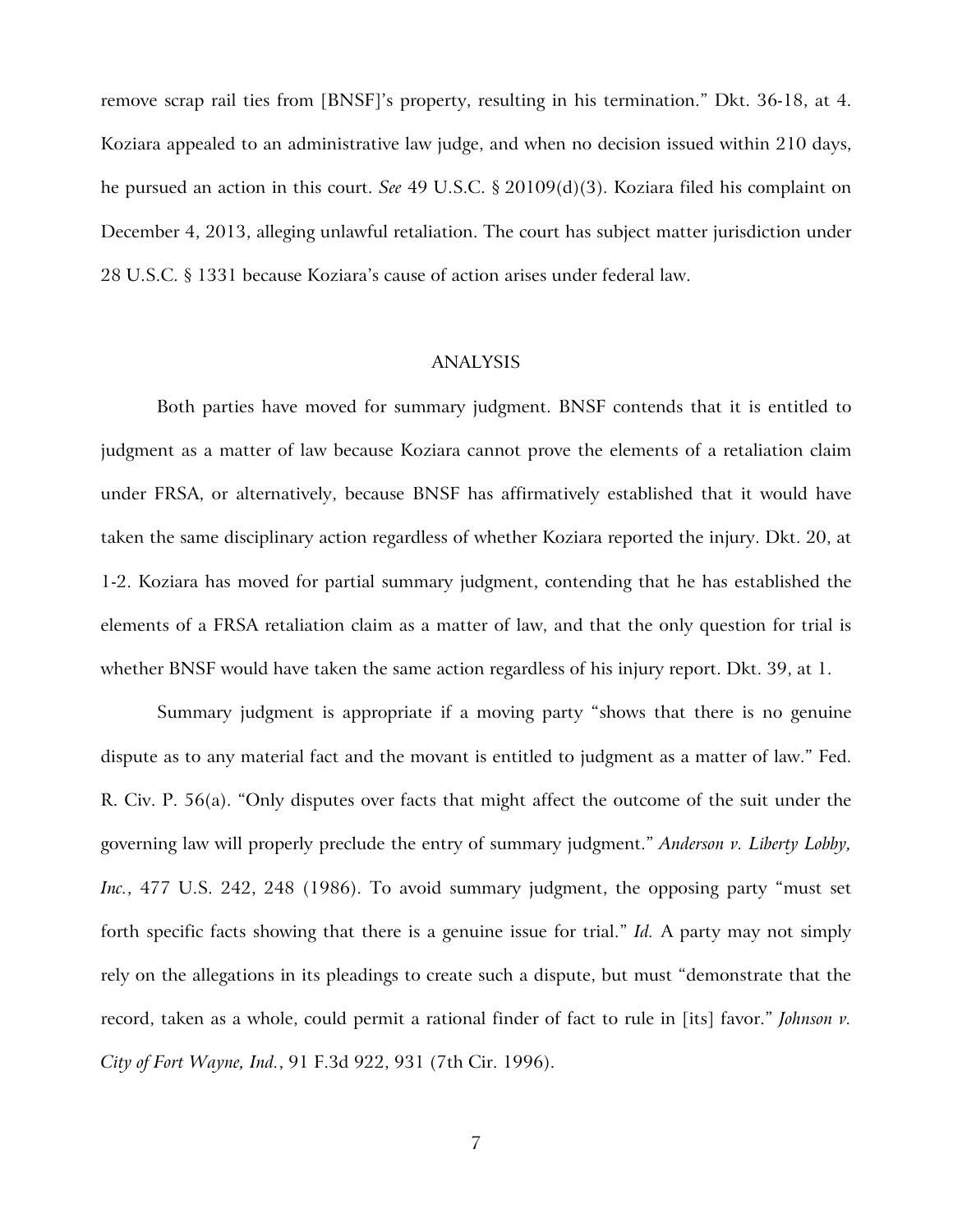The court cannot necessarily grant summary judgment for one party or the other simply because there are cross-motions. Instead, the court "look[s] to the burden of proof that each party would bear on an issue of trial; [and] then require[s] that party to go beyond the pleadings and affirmatively to establish a genuine issue of material fact" as to that question. *Santaella v. Metro. Life Ins. Co.*, 123 F.3d 456, 461 (7th Cir. 1997). Here, Koziara will bear the burden of proving the elements of his retaliation claim, and BNSF will bear the burden of proving that it would have taken the same disciplinary actions regardless of Koziara's protected activity. The record contains factual disputes that preclude either party from receiving judgment as a matter of law, and so the court will deny both parties' motions. However, at trial, the undisputed elements of Koziara's prima facie case will be deemed to have been established.

### **A. Retaliation claims under FRSA**

Congress passed FRSA in 1970 "to promote safety in every area of railroad operations and reduce railroad-related accidents and incidents." 49 U.S.C. § 20101. After the law went into effect, however, Congress learned that railroad workers who complained about safety conditions were often retaliated against for their actions. *See Reed v. Norfolk S. Ry. Co.*, No. 12-cv-873, 2013 WL 1791694, at \*3 (N.D. Ill. Apr. 26, 2013), *aff'd on other grounds,* 740 F.3d 420 (7th Cir. 2014). Congress responded with an anti-retaliation provision which, as now amended, provides that:

> A railroad carrier engaged in interstate or foreign commerce . . . may not discharge, demote, suspend, reprimand, or in any other way discriminate against an employee if such discrimination is due, in whole or in part, to the employee's lawful, good faith act done, or perceived by the employer to have been done or about to be done . . . to notify, or attempt to notify, the railroad carrier or the Secretary of Transportation of a work-related personal injury or work-related illness of an employee.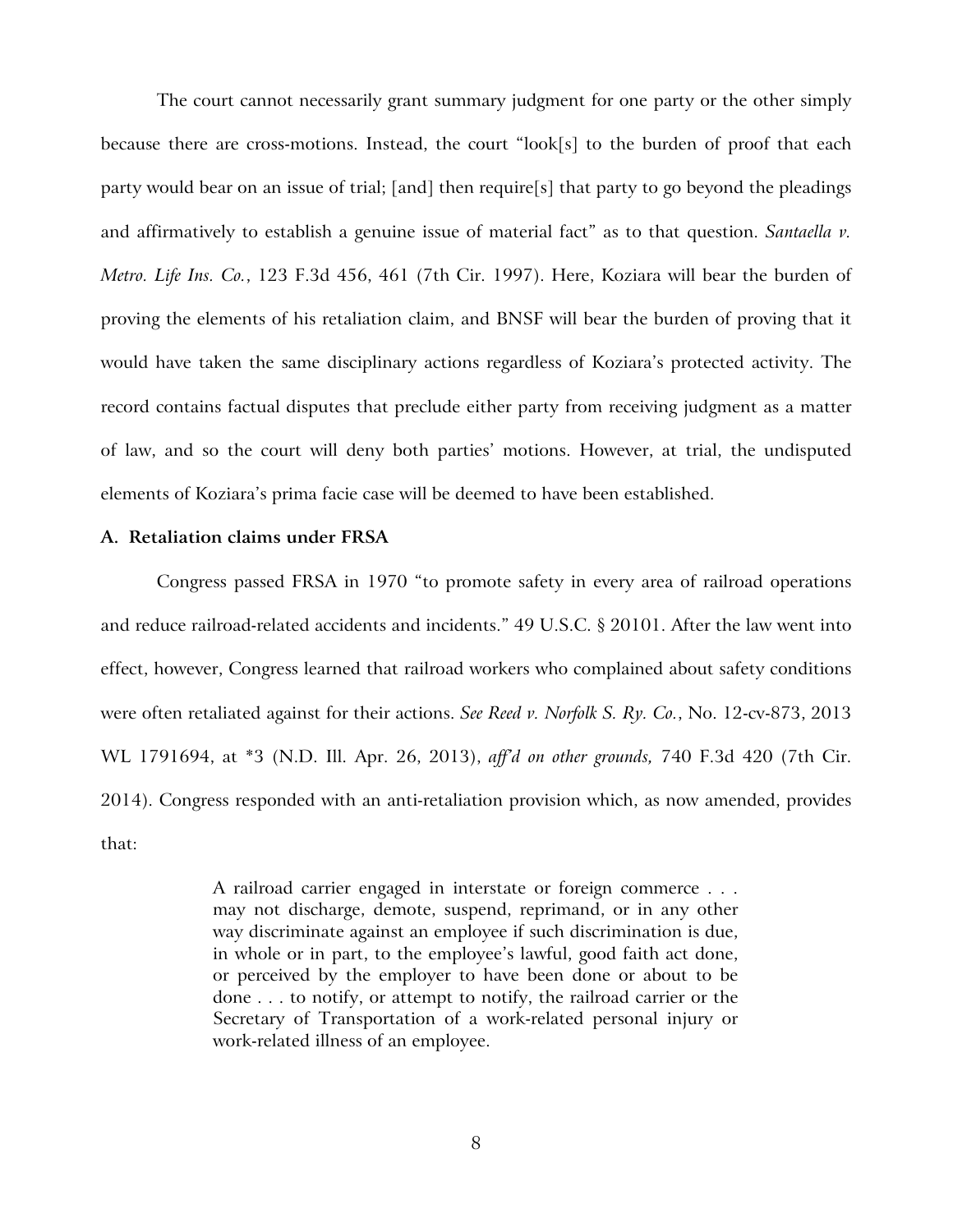$$20109(a)(4).$ <sup>[5](#page-8-0)</sup>

Retaliation claims under FRSA are governed by the rules and procedures set forth in 49 U.S.C. § 42121, part of the Wendell H. Ford Aviation Investment and Reform Act for the 21st Century (AIR-21). *See* § 20109(d)(2)(A). Thus, to establish a retaliation claim under FRSA, Koziara must show by a preponderance of the evidence that: (1) he engaged in protected activity; (2) his employer knew that he engaged in the protected activity; (3) he suffered an unfavorable personnel action; and (4) the protected activity was a contributing factor to the unfavorable action. *Harp v. Charter Commc'ns, Inc.*, 558 F.3d 722, 723 (7th Cir. 2009). [6](#page-8-1) If Koziara establishes his prima facie case, BNSF can avoid liability if it proves by clear and convincing evidence that it would have taken the same unfavorable personnel action in the absence of Koziara's protected behavior. *Id.* As indicated above, the parties' motions for summary judgment address both components of this burden-shifting framework. Ultimately, however, there are disputes of fact material to both Koziara's prima facie case and to BNSF's defense.

## **B. Koziara's prima facie case**

 $\overline{a}$ 

Neither party is entitled to summary judgment on the issue of whether Koziara can establish a prima facie case of retaliation. Koziara's task at this stage is not onerous. *See Araujo v. N.J. Transit Rail Operations, Inc.*, 708 F.3d 152, 159 (3d Cir. 2013) ("It is worth emphasizing that the AIR-21 burden-shifting framework that is applicable to FRSA cases is much easier for a plaintiff to satisfy than the *McDonnell Douglas* standard."). BNSF does not dispute that Koziara

<span id="page-8-0"></span> $5$  The parties agree that BNSF is a railroad carrier engaged in interstate commerce, and that Koziara qualified as an employee during the relevant time period. Dkt. 61, at 2.

<span id="page-8-1"></span> $6$  The parties refer to these four elements as Koziara's "prima facie case," and the court adopts their terminology for efficiency's sake.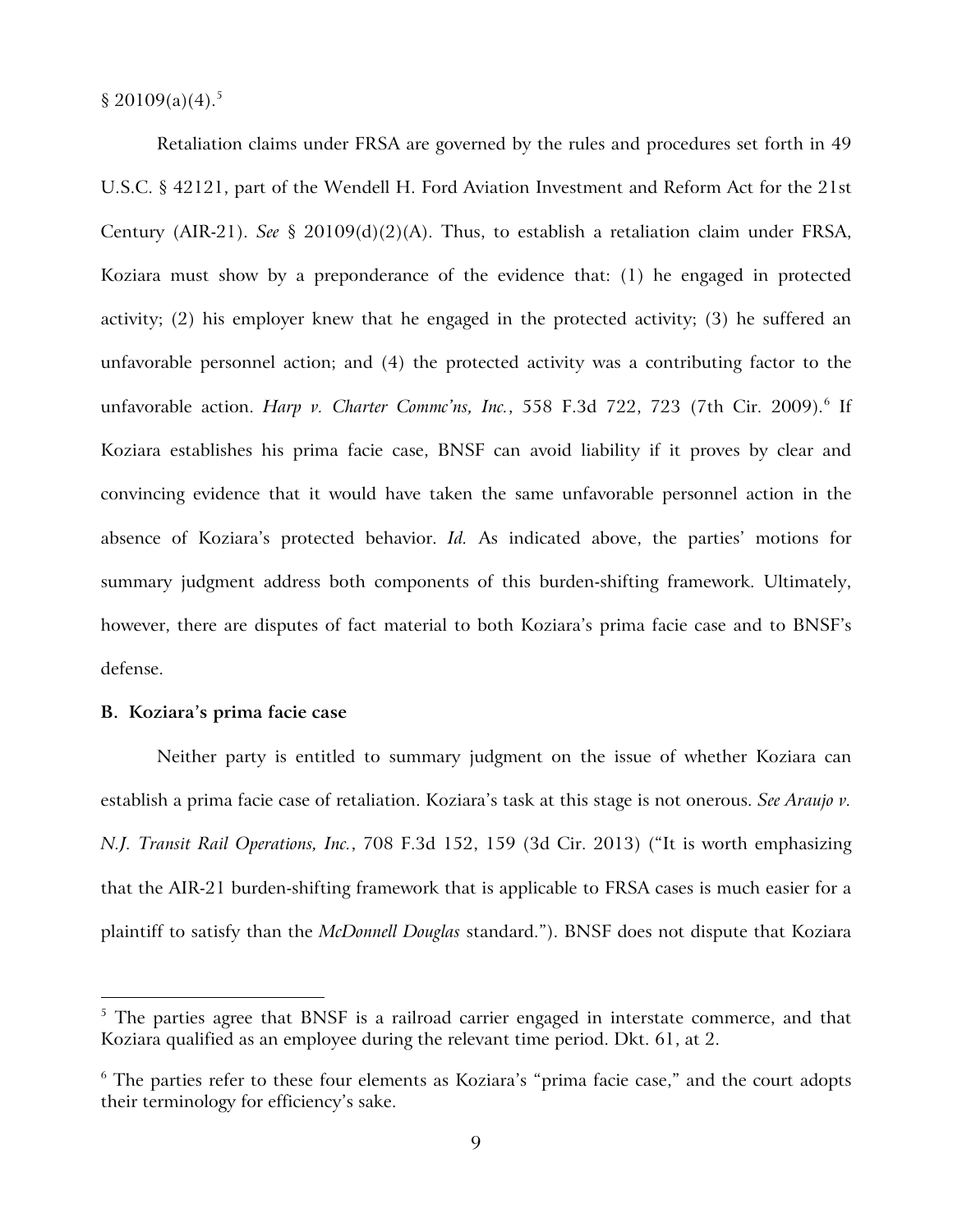has met the second and third elements of his prima facie case: Koziara's employer knew that he reported an injury, and Koziara suffered two adverse actions in the form of suspension and termination. However, BNSF disputes whether the points it assigned to Koziara constitute an adverse employment action because they were part of a now-defunct system, and because Koziara was never enrolled in the safety program associated with that system. More important, BNSF disputes whether Koziara satisfies the "good faith" requirement of the first element, and whether his injury report was a contributing factor to the adverse employment actions he suffered. Koziara responds that he has established all four elements. The court discusses all four elements in turn.

#### **1. Protected activity**

BNSF argues that Koziara cannot meet the first element of his prima facie case because his protected activity was not undertaken in good faith. FRSA only protects an employee's "*good faith* act done . . . to notify, or attempt to notify, the railroad carrier or the Secretary of Transportation of a work-related personal injury." § 20109(a)(4) (emphasis added). BNSF identifies two reasons why the court should conclude, as a matter of law, that Koziara's injury report was not made in good faith: (1) Koziara initially lied about his injury to his co-workers, and (2) the record suggests that Koziara may have been injured at some other time. The company asserts that these reasons preclude Koziara from establishing his prima facie case. BNSF's evidence is sufficient to create a dispute of fact on the issue, but the company is not entitled to judgment as a matter of law that Koziara did not report his injury in good faith.

The parties do not direct the court to any binding precedent that explicitly discusses the good faith requirement for FRSA retaliation claims. Other district courts that have considered the question, however, have held that "the relevant inquiry remains whether, *at the time he reported his injury* to Defendant, Plaintiff genuinely believed the injury he was reporting was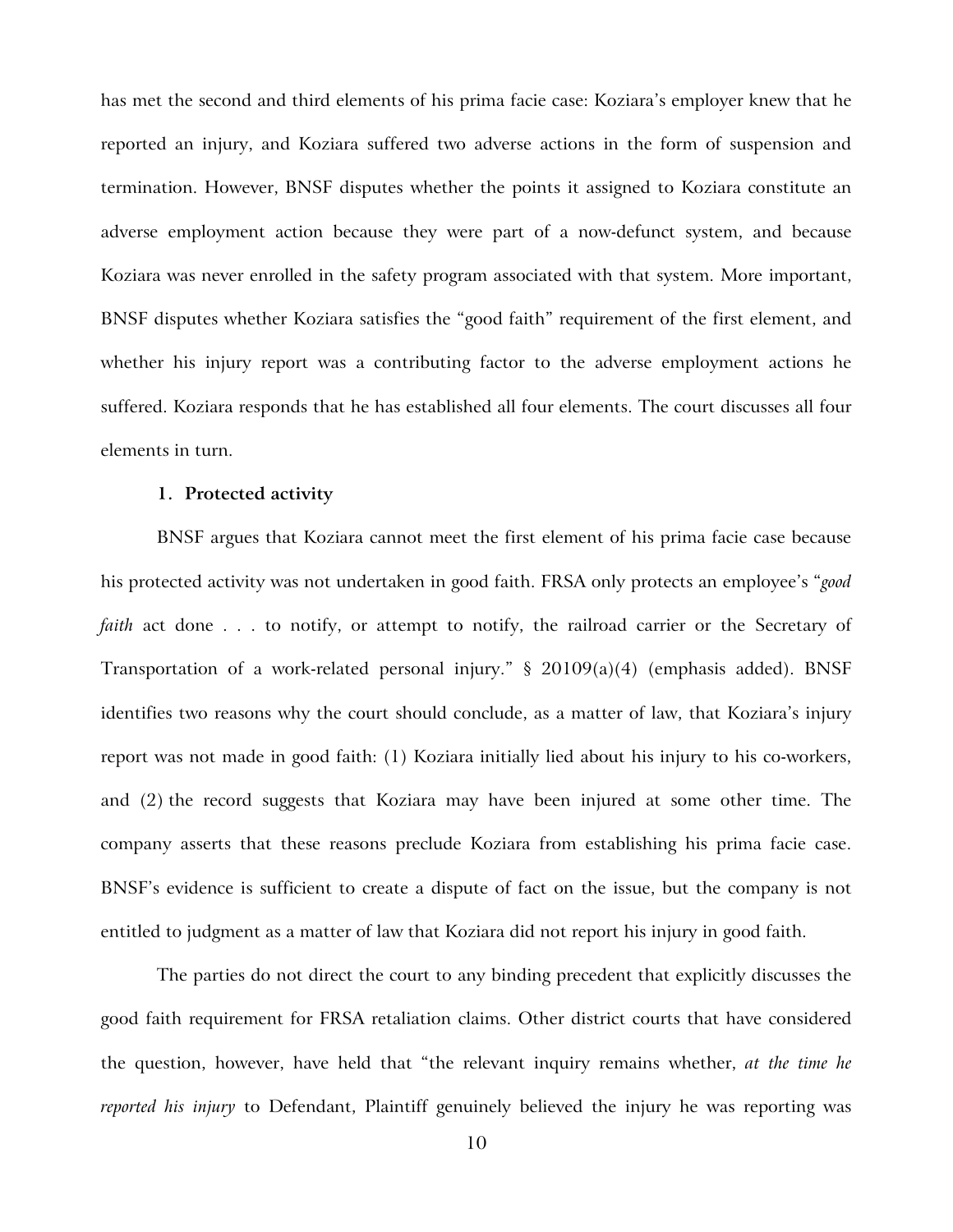work-related." *Ray v. Union Pac. R.R. Co.*, 971 F. Supp. 2d 869, 884 (S.D. Iowa 2013) (original emphasis); *see also Davis v. Union Pac. R.R. Co.*, No. 12-cv-2738, 2014 WL 3499228, at \*7 (W.D. La. July 14, 2014). ("[W]hen a plaintiff brings a claim under the FRSA alleging he was retaliated against for reporting a work-related injury, [he must have] actually believed, at the time he reported the injury, that it was work-related."). This rule emphasizes the subjective component of good faith, but this component makes up only half of the inquiry.

The Seventh Circuit—albeit, in the context of a different whistleblower statute—has held that good faith requires objective reasonableness. *Lang v. Nw. Univ.*, 472 F.3d 493, 495 (7th Cir. 2006) ("What Lang actually believed is irrelevant . . . The right question is whether her belief had a reasonable objective basis. . . . . [The False Claims Act] is not unique in this respect. Other anti-retaliation statutes . . . also are limited to the protection of objectively reasonable reports and do not prevent employers from discharging workers who enter fantastic realms."); *see also Gutierrez v. Norfolk & S. Ry. Co.*, No. 12-cv-2396, 2014 WL 551684, at \*4 (N.D. Ill. Feb. 12, 2014) ("Under the FRSA, the employee must 'reasonably' believe in the unlawfulness of the employer's actions which he is reporting. . . . In addition, the 'reasonableness must be scrutinized under both a subjective and objective standard.'") (internal citations and quotation marks omitted). Thus, to establish his prima facie case, Koziara must identify evidence that: (1) he subjectively believed his reported injury was work-related; and (2) his belief was objectively reasonable. On these questions, there are factual disputes that preclude either party from being entitled to summary judgment.

The record contains evidence of Koziara's subjective belief that his injury was workrelated, and evidence of the objective reasonableness of that belief. For example, BNSF does not dispute the basic nature of the accident (*i.e.*, that Koziara was struck by a 1,200-pound plank) or that a doctor diagnosed Koziara with a fractured tibia. The injury report that Koziara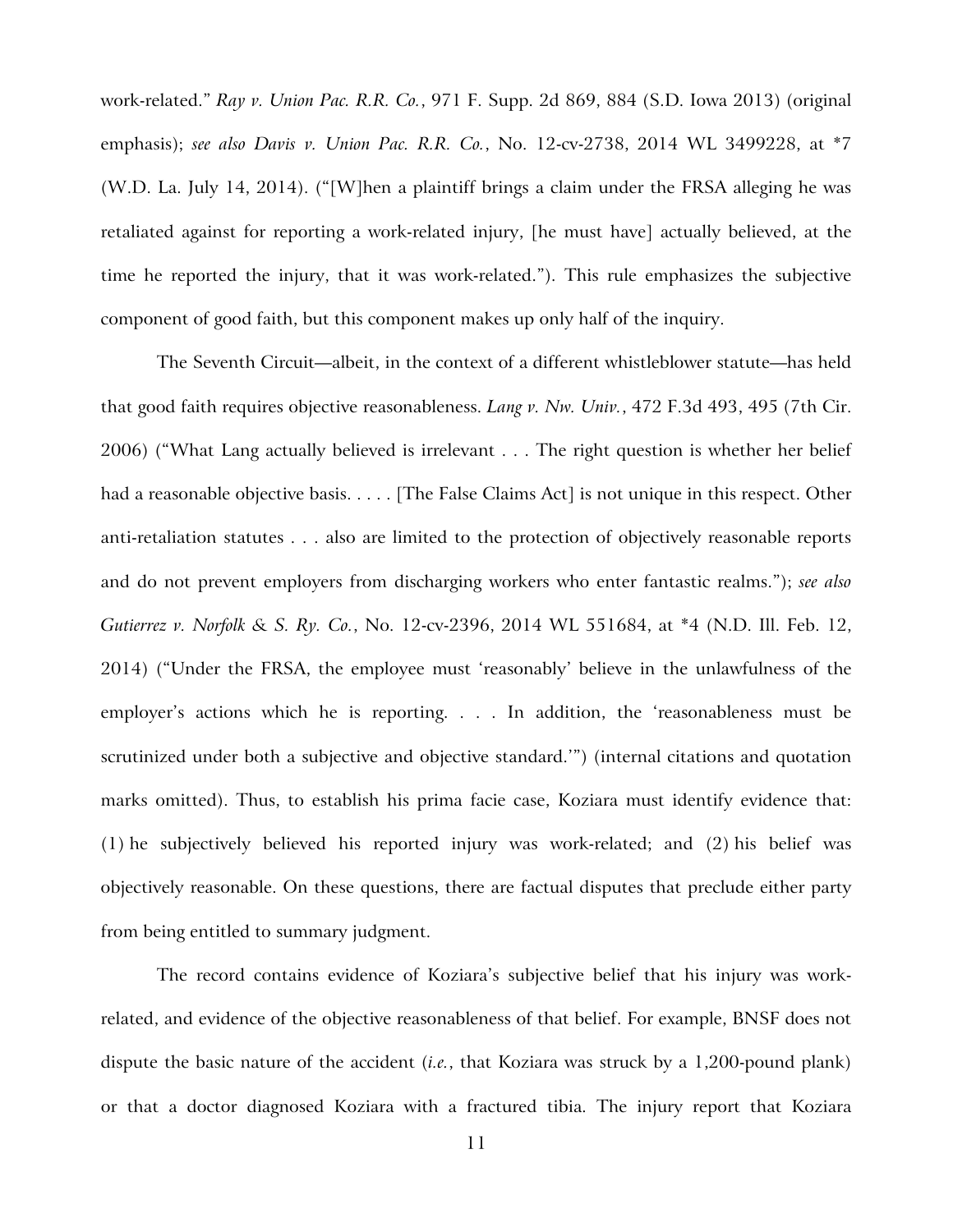submitted to BNSF is also evidence of his subjective belief; he described his injury as a fractured tibia and he identified the incidents of September 9 as the cause. From this evidence, a reasonable jury could conclude that Koziara reported his injury in good faith.

But a jury could also reach the opposite conclusion because there is other evidence in the record. Koziara admits that he initially did not think that the injury was that bad, and he was able to work the day after the accident. Moreover, Koziara admits that in his first set of phone calls, he told his co-workers that he would miss work because of an accident at home. When Veitz investigated the injury report, members of Koziara's crew alluded to an earlier workplace incident where Koziara fell or jumped off of a trailer and then hopped around on one foot as if injured. BNSF contends that the earlier accident might have been the real cause of Koziara's injury, and that a jury could therefore be skeptical of how sincerely he believed the later accident caused his fractured tibia.<sup>[7](#page-11-0)</sup> There is also evidence in the record that on October 19, 2010, Koziara had a phone conversation with a Buffalo County Sherriff's Officer and stated that he was "currently off of work as he hurt himself on the day of [the alleged theft]." Dkt. 36-8, at 8. Koziara's initial evaluation of his leg, the misstatements he made to others, and the possible alternative cause of his injury all undercut his testimony that he subjectively believed the source and severity of his injury when he reported it to BNSF. A jury could view this evidence, even in light of a diagnosed fractured tibia, and reasonably conclude that Koziara did not report his injury in good faith. Thus, neither party is entitled to summary judgment on the first element of Koziara's prima facie case.

<span id="page-11-0"></span><sup>&</sup>lt;sup>7</sup> BNSF also contends that Koziara may have injured himself at home, while working on his ATV. The record does not support this contention because the ATV plow fell on Koziara's *right* toe, but Koziara fractured and reported an injury to his *left* leg.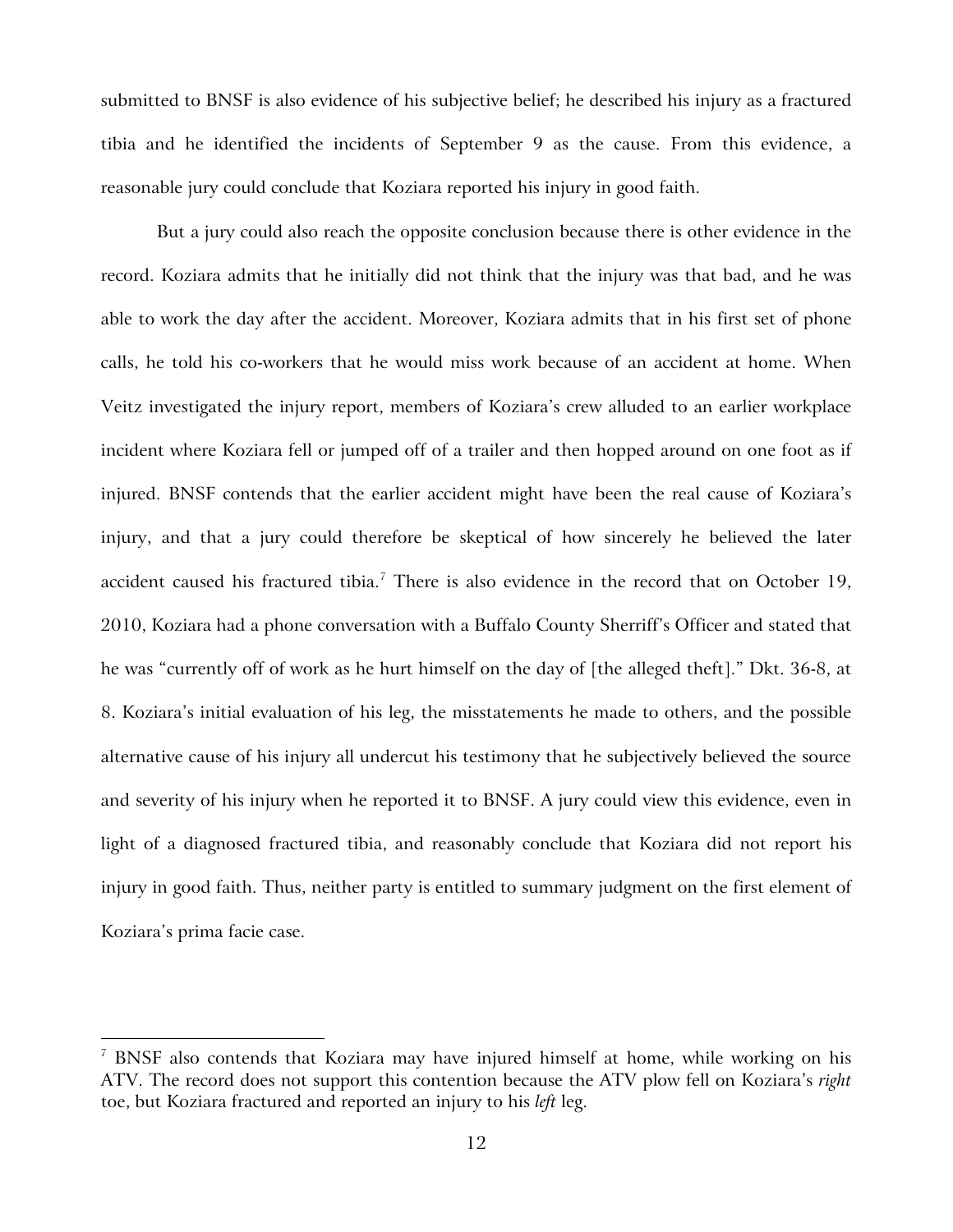#### **2. BNSF knew of Koziara's report**

BNSF does not dispute that it knew about Koziara's injury report at the time it suspended and later terminated him. Dkt. 56, at 7, and Dkt. 57, at 28-29. Koziara has established the second element of his prima facie case.

#### **3. Adverse personnel action**

BNSF does not dispute that Koziara's suspension and termination qualify as adverse employment actions. Koziara can therefore proceed with his prima facie case using these two actions. But BNSF argues that the points it assessed against Koziara do not constitute an adverse action. It is not clear to the court why, in light of the two undisputed adverse actions, the points matter in this case. Nevertheless, the court will consider the issue.

The company explains that: (1) the safety program associated with the points was not part of BNSF's "disciplinary process;" (2) Koziara did not know about the points until years after his termination; and (3) Koziara did not identify the points as an adverse action in his filing with OSHA. Dkt. 60, at 5 n.2. Koziara responds that BNSF's points policy *per se* violates FRSA "because it distinguishes between employees who engage in protected activity and employees who do not." Dkt. 39, at 7. Koziara further contends that assigning points constitutes an adverse action because it discourages employees from reporting safety violations to BNSF. Koziara's reading of the points policy lacks factual support, as does his assertion that the points materially altered the terms of employment at BNSF.

The Supreme Court defines an "adverse action," as a consequence "that a reasonable employee would have found [to be] materially adverse, which in this context means it well might have dissuaded a reasonable worker from making or supporting a charge of discrimination." *Burlington N. & Santa Fe Ry. Co. v. White*, 548 U.S. 53, 68 (2006) (internal citations and quotation marks omitted). Courts have applied this definition in whistleblower cases. *See, e.g.*,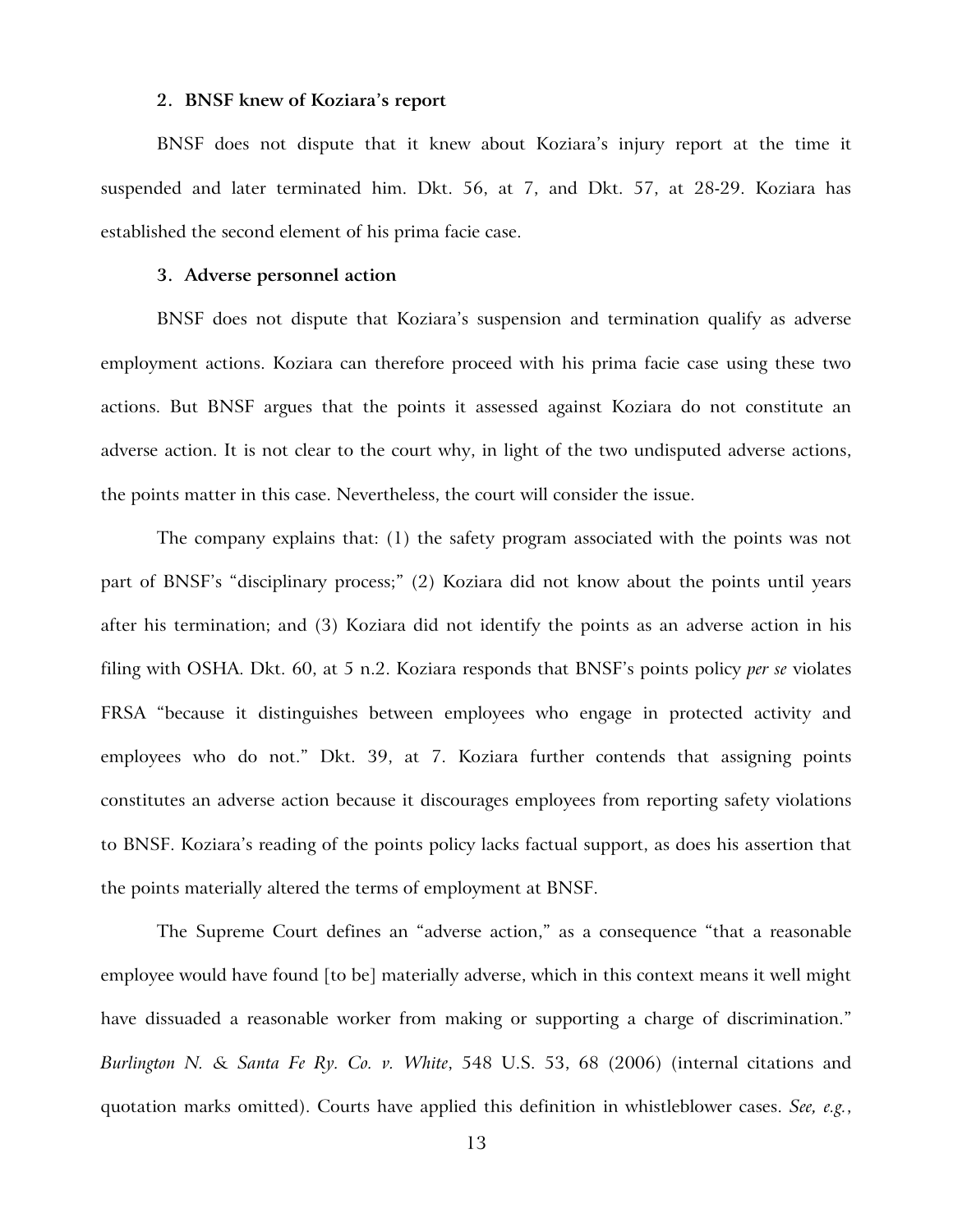*Halliburton, Inc. v. Admin. Review Bd.*, 771 F.3d 254, 260 (5th Cir. 2014) ("[An] antiretaliation claim requires an 'adverse action' that meets *Burlington's* definition of material adversity, *i.e.,* an action harmful enough that it well might have dissuaded a reasonable worker from engaging in statutorily protected whistleblowing."); *Schlicksup v. Caterpillar, Inc.*, No. 09-cv-1208, 2010 WL 2774480, at \*3 (C.D. Ill. July 13, 2010) ("To determine whether an employee suffered an 'unfavorable personnel action,' Courts apply the adverse employment standard used in Title VII retaliation claims.") (internal citations omitted). Here, receiving points and increasing the likelihood of enrollment in a safety program falls short of the standard for an adverse action because Koziara has not introduced evidence that BNSF used the points in making disciplinary decisions or that participation in the company's safety program was such an onerous burden as to dissuade employees from reporting injuries.

Koziara is incorrect to assert that the policy *per se* violates FRSA. The policy assigns points for injuries and safety violations. *See* Dkt. 40-16, at 2. But the policy does not impose discipline for accumulating points, and a BNSF supervisor testified that under the policy, if an employee accumulated a certain number of points, the employee "would be involved in a program with their supervisor requiring them to sit down and develop a safety process to ensure the safety going forward of this employee." Dkt. 32 (Rankin Dep. 89:3-9). The supervisor further testified that the points had "nothing to do with the discipline process." *Id.* (Rankin Dep. 102:19-20). Koziara does not direct the court to evidence that contradicts the supervisor's summary of the points program, nor does Koziara explain how being forced to participate in the safety program would materially alter the terms of employment at BNSF, such that a reasonable employee would be dissuaded from reporting injuries.

Instead, Koziara selectively quotes from Heille's deposition testimony to argue that points were a factor in his disciplinary decisions. The argument is unpersuasive. Heille testified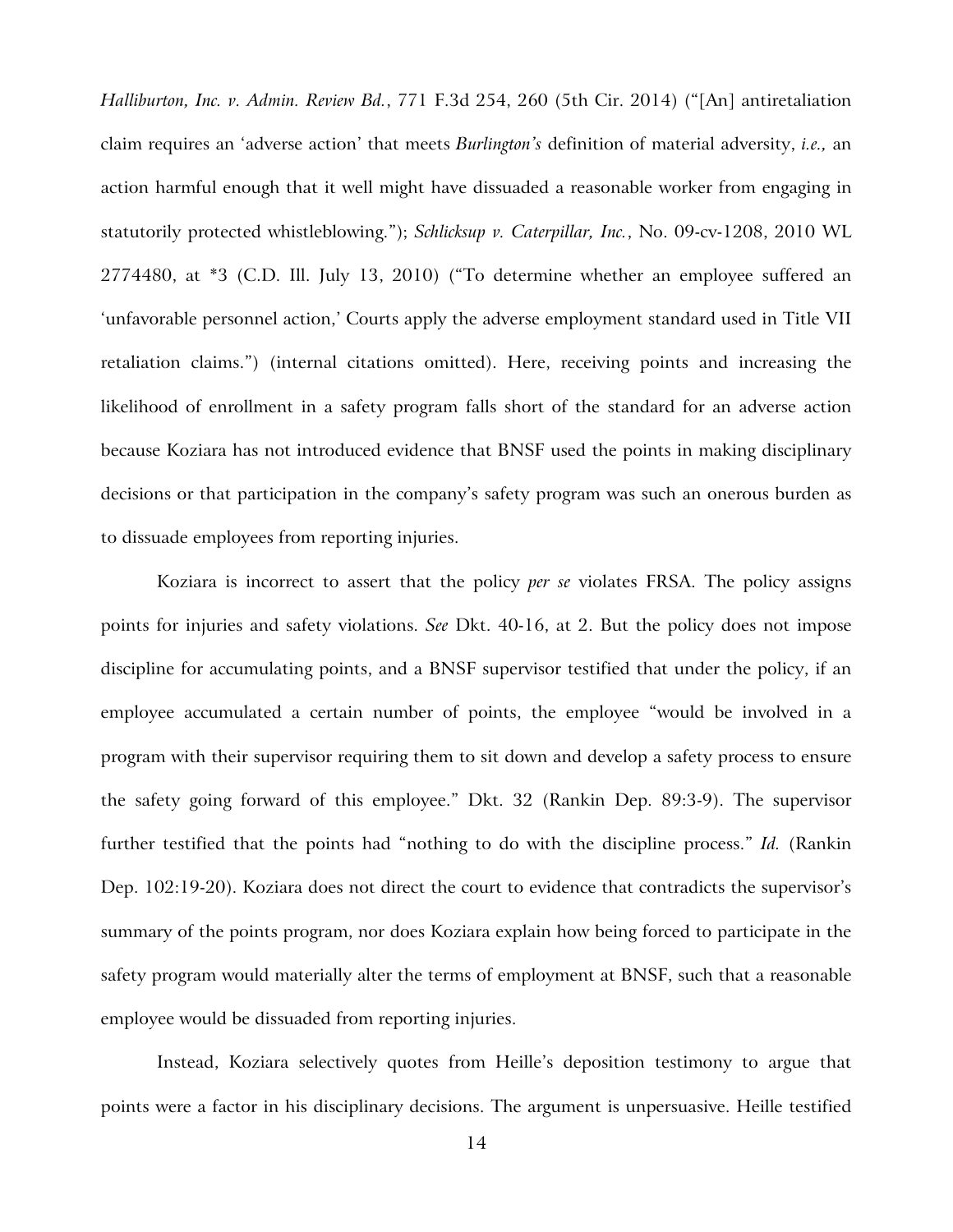that, per standard instructions, he included a copy of Koziara's injury record in the disciplinary recommendation that he submitted to his superiors. The record presumably listed the points that Koziara had accumulated while at BNSF. When asked whether he looked at the injury record, Heille responded that he "may have" because BNSF had a policy that allowed a shorter probationary period after a rules infraction for employees who had at least five years of injuryfree and disciplinary-free service. Dkt. 48 (Heille Dep. 85:22). Koziara does not suggest, however, that an employee's number of points determines the length of the probationary period. Instead, the record establishes that the points were designed to identify and assist employees with unsafe behaviors. Koziara has failed to adduce other evidence which would enable a reasonable jury to conclude that receiving points would dissuade BNSF employees from reporting injuries, and so Koziara cannot use the points as an adverse action in making his prima facie case; he can rely only on his suspension and termination.

#### **4. Contributing factor**

For the final element in his prima facie case, Koziara must show a causal connection between his injury report and BNSF's adverse actions. Congress purposefully selected a low standard for causation in FRSA claims because it "recognized that employees in the transportation industry are often best able to detect safety violations and yet, because they may be threatened with discharge for cooperating with enforcement agencies, they need express protection against retaliation for reporting these violations." *Formella v. U.S. Dep't of Labor*, 628 F.3d 381, 388-89 (7th Cir. 2010). Thus, Koziara does not need to show that his report was the "but-for" cause of BNSF's adverse actions, only that it was a "contributing factor." "[A] 'contributing factor' is something less than a substantial or motivating one;" instead, the term means "'any factor which, alone or in connection with other factors, tends to affect in any way the outcome of the decision.'" *Addis v. Dep't of Labor*, 575 F.3d 688, 691 (7th Cir. 2009)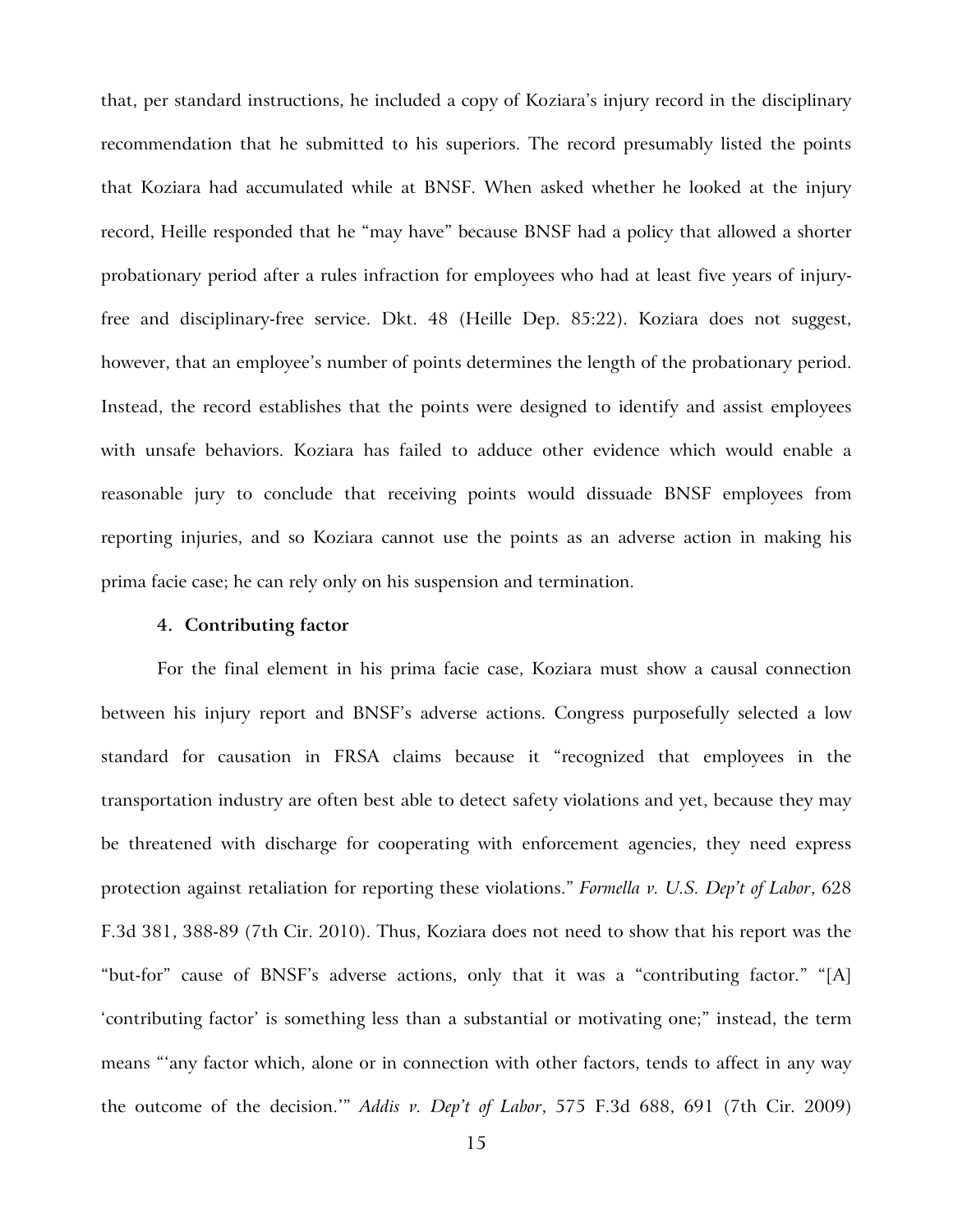(quoting *Marano v. Dep't of Justice,* 2 F.3d 1137, 1140 (Fed. Cir. 1993)). Under FRSA's "contributing factor" standard for causation, "a prima facie case does not require that the employee conclusively demonstrate the employer's retaliatory motive. . . . But the contributing factor that an employee must prove is intentional retaliation prompted by the employee engaging in protected activity." *Kuduk v. BNSF Ry. Co.*, 768 F.3d 786, 791 (8th Cir. 2014) (internal citations and quotation marks omitted). Koziara has cleared this hurdle because the undisputed evidence shows that his injury report triggered the investigation which led to both his suspension and termination.

BNSF does not dispute that it suspended Koziara because of his negligence and inattentiveness in the accident that led to his injury—the very accident that Koziara described in his report to the company. BNSF's own proposed facts tell a straightforward story: Koziara was injured and he reported his injury; BNSF investigated and held a hearing to discuss the incident; and then, BNSF suspended Koziara. *See* Dkt. 19, ¶¶ 79, 85-91, 118-19. Koziara's report set the subsequent investigation and disciplinary process in motion, and this undisputed chain of events is sufficient evidence that Koziara's report contributed to his suspension. *See Smith-Bunge v. Wis. Cent., Ltd.*, No. 13-cv-2736, 2014 WL 5023471, at \*7 (D. Minn. Oct. 8, 2014) (employee's injury report was a "contributing factor" in a railroad's decision to suspend him for failing to timely report injuries).

For the same reasons, Koziara has presented sufficient evidence from which a jury could conclude that his injury report was a contributing factor to his termination. Koziara's injury report led Veitz to investigate, and it was during that investigation that BNSF learned about Koziara's alleged theft. Again, BNSF's own proposed facts confirm that Koziara's injury report was the triggering event for the company's investigation and resulting discipline. *See* Dkt. 19, ¶ 94 ("*During his investigation* of the events of September 9, 2010, Roadmaster Veitz learned of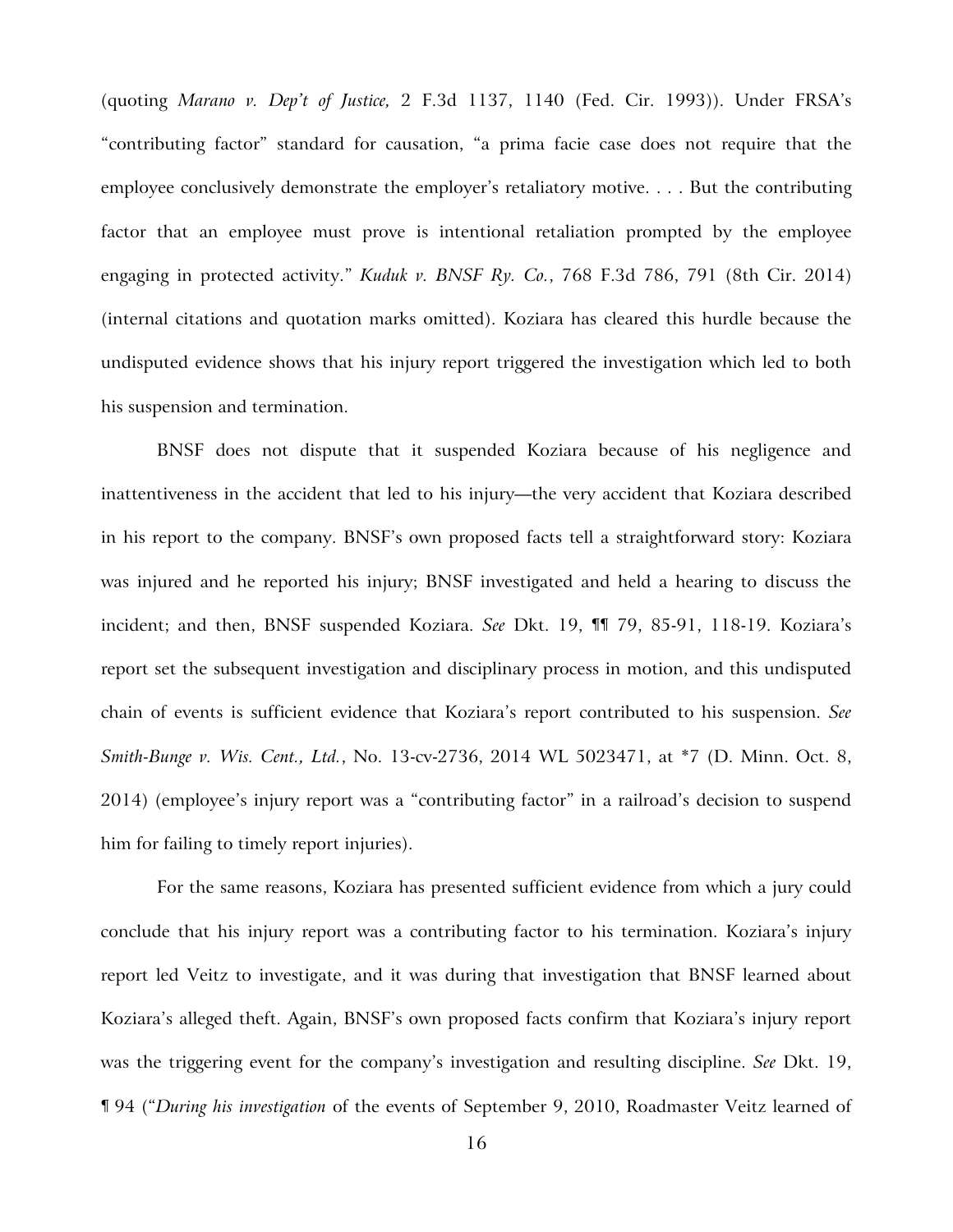[Koziara] removing about ties [sic] and providing them away to a local farmer.") (emphasis added).

Koziara's termination is less entwined with his injury report, but a contributing factor is *any* factor that *tends* to affect the outcome of the decision. *Addis*, 575 F.3d at 691. For example, in *Ray*, another district court considered a similar "chain of events" approach to causation under FRSA. 971 F. Supp. 2d at 888. *Ray* involved a railroad worker who lied to his supervisor about whether his knee injuries were work-related. *Id.* at 872. When the worker finally reported his injuries as work-related, he was fired for dishonesty and failure to timely report an injury. *Id.* With regard to causation, the court found that "if Plaintiff had not reported the alleged workrelated injury, Defendant would not have undertaken an investigation into either the honesty of Plaintiff's statement to [his supervisor] in October 2009 or the timeliness of Plaintiff's injury report, and Plaintiff would not have been terminated." *Id.* at [8](#page-16-0)88.<sup>8</sup> Koziara, like the worker in *Ray*, can satisfy the final element of his prima facie case because his injury report was the first link in a chain of events that culminated in BNSF's termination decision.

BNSF essentially tries to escape this result by listing the horribles that will follow if railroad workers can construct prima facie retaliation claims using a "chain of events" theory of causation. According to BNSF, Koziara's approach to FRSA would leave the company unable to ever discipline any employee who reports an injury. Dkt. 56, at 8-10, and Dkt. 60, at 5-6. Specifically, BNSF fears that "employees [will file] preemptive personal injury reports in the face of impending discipline for unrelated performance issues," and use the reports "as a shield

<span id="page-16-0"></span><sup>8</sup> BNSF correctly observes that *Ray* must yield to the Eighth Circuit's decision in *Kuduk*. Dkt. 56, at 5 n.5. But *Kuduk* simply confirmed that "a contributing factor is 'any factor which, alone or in connection with other factors, tends to affect in any way the outcome of the decision,'" and explained that "more than a temporal connection between the protected conduct and the adverse employment action is required to present a genuine factual issue on retaliation." 768 F.3d at 791-92. BNSF does not explain how *Kuduk* invalidates *Ray*'s discussion of causation.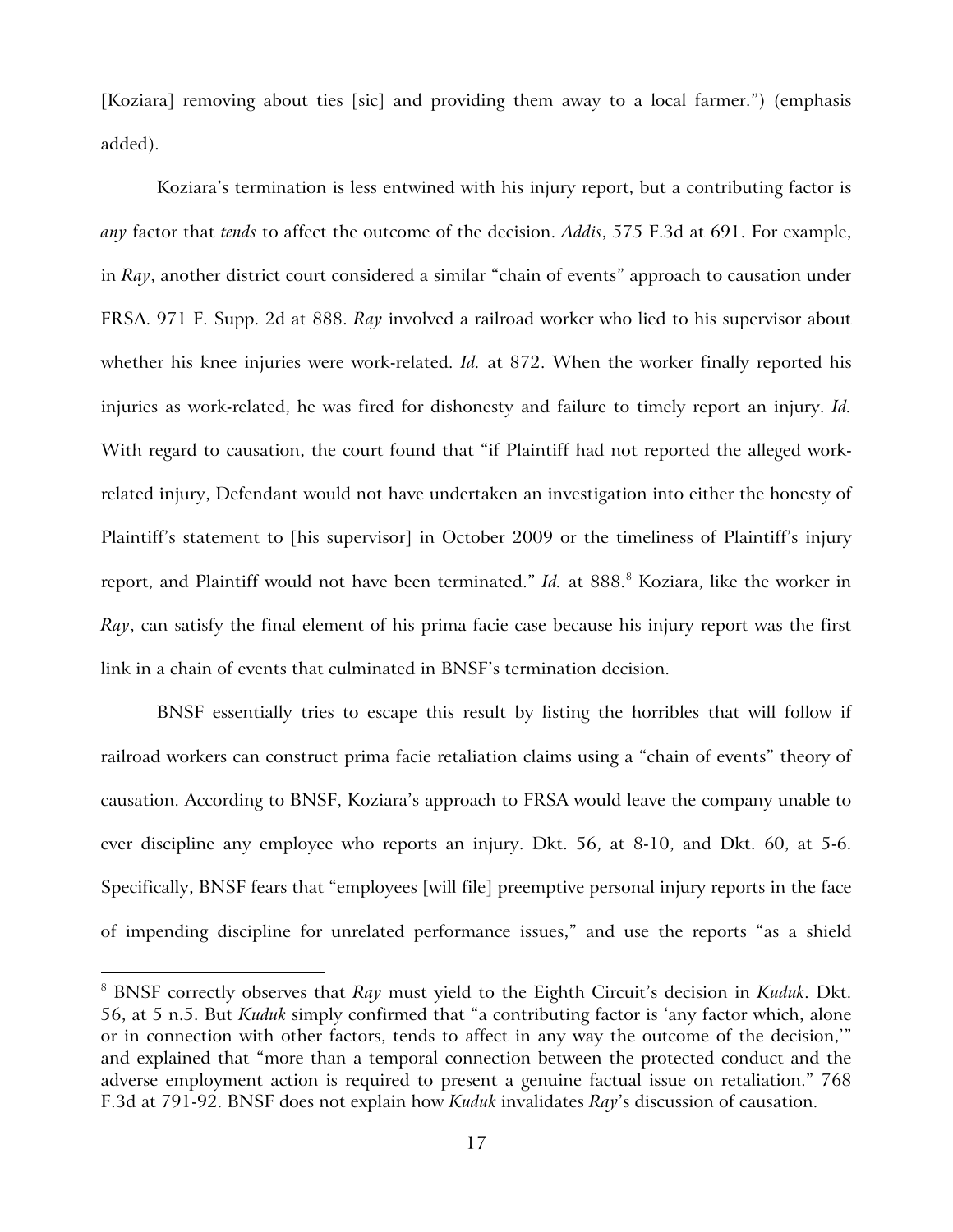against discipline for a rules violation." Dkt. 56, at 9. The argument is unpersuasive because BNSF conflates the two separate aspects of FRSA's burden-shifting framework.

Permitting Koziara to establish causation through a "chain of events" theory does not, as BNSF contends, prevent the company from ever disciplining its employees. Nor does it impose "strict liability" on a railroad carrier any time it disciplines an employee who filed an incident report. Under  $\S 42121(b)(2)(B)(ii)$ , which FRSA incorporates, employers are not liable for retaliation if they "demonstrate[], by clear and convincing evidence, that the employer would have taken the same unfavorable personnel action in the absence of [the employee's protected] behavior." Thus, when an employee establishes a prima facie case of retaliation, he does not automatically win his case, as BNSF apparently fears; the burden simply shifts to the employer to explain why its actions were lawful. *See Harp*, 558 F.3d at 723, 726. Although BNSF is correct that the Seventh Circuit views "temporal proximity between an employee's protected activity and an adverse employment action [as] rarely sufficient to show that the former caused the latter," *O'Leary v. Accretive Health, Inc.*, 657 F.3d 625, 635 (7th Cir. 2011), Koziara offers more than mere temporal proximity in this case. His injury report *initiated* the events that led to his discipline, and was therefore a contributing factor to the adverse actions that he suffered.

BNSF may, understandably, disagree with the low causation requirements for railroad employees who allege retaliation, but the legislative histories of FRSA and other whistleblower statutes confirm that Congress crafted these requirements with a purpose in mind. Koziara has produced evidence by which a reasonable jury would have to conclude that his injury report was a contributing factor in BNSF's disciplinary decisions, and he is therefore entitled to summary judgment that he has met the fourth element of his prima facie case.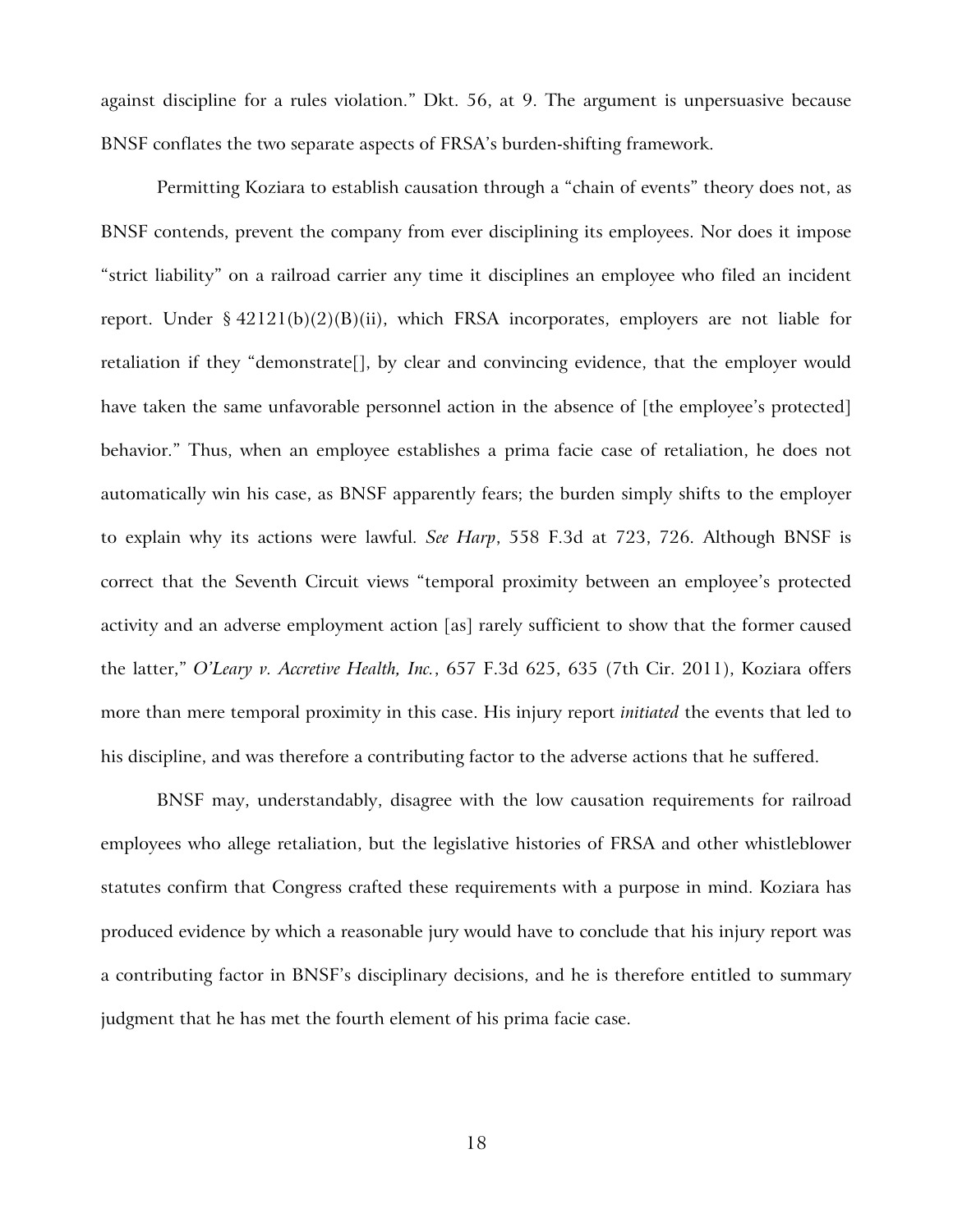#### **C. BNSF's defense to liability**

BNSF has moved, in the alternative, for summary judgment on its defense against Koziara's claim. Specifically, BNSF contends that even if Koziara can prove his prima facie case, it would have taken the same disciplinary action regardless of whether Koziara had reported his injury. If BNSF can prove its contention by clear and convincing evidence, then Koziara's retaliation claim fails as a matter of law. *See* § 42121(b)(2)(B)(ii); *Harp*, 558 F.3d at 723, 726.

At this stage, "the employer must show that 'the truth of its factual contentions [is] highly probable.'" *Araujo*, 708 F.3d at 159. BNSF faces a "steep burden," *id.* at 162, because Koziara is the non-moving party, and so the court construes all facts in his favor. But to withstand summary judgment, Koziara must create a genuine dispute of fact as to whether his injury report motivated BNSF to retaliate against him. *See Kuduk*, 768 F.3d at 791 ("FRSA provides that a rail carrier may not discharge or in any other way *discriminate* against an employee for engaging in protected activity. . . . As the [Supreme] Court explained in *Staub,* the essence of this intentional tort is 'discriminatory animus.'") (original emphasis) (internal citations and quotation marks omitted). The same "chain of events" theory that Koziara advanced with regard to causation will not, by itself, suffice at this stage in the analysis.

BNSF states that it suspended, and later terminated, Koziara because he violated workplace rules. Even if the company's justification is facially legitimate, BNSF cannot obtain summary judgment if the record suggests that discriminatory animus crept into its disciplinary decisions. *Araujo*, 708 F.3d at 163 ("While the facts in the record may show that [the employee] was technically in violation of written rules, they do not shed any light on whether [the company's] decision to file disciplinary charges was retaliatory."). Koziara can therefore withstand summary judgment by identifying evidence that BNSF selectively enforced its rules,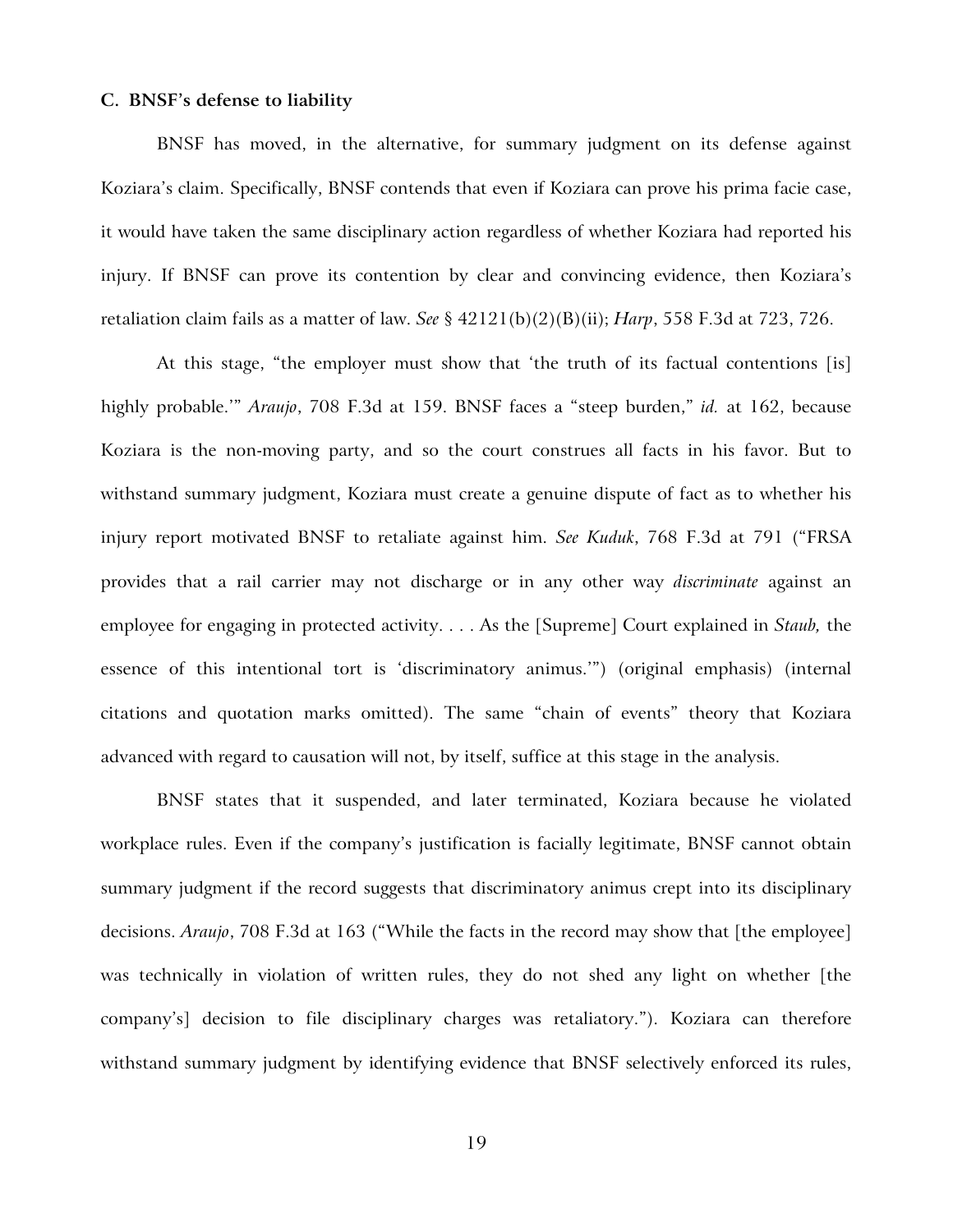investigated him for the purpose of manufacturing a rule violation, or otherwise discriminated against him in retaliation for his injury report.

Koziara contends that BNSF has selectively enforced its rules against him, and the record contains disputes of fact on this issue. With regard to Koziara's suspension, BNSF admits that it never disciplined the co-worker who was standing next to Koziara when he was injured on September 9. Dkt. 57, at 16. Although the co-worker was apparently uninjured—and so did not file an injury report—he was standing just as close to the front-end loader as Koziara was, and so he presumably violated the same rules. BNSF asserts that its "basis for finding that Koziara allegedly violated Rule 1.1.2 and Rule 1.6 was that he was standing too close to the front-end loader," *id.*, so the fact that the company did not discipline another employee who engaged in nearly identical conduct undercuts the assertion that BNSF would have suspended Koziara regardless of whether he reported his injury. BNSF notes that Koziara, unlike the other employee, was a foreman, but the company does not otherwise defend its uneven treatment. Dkt. 60, at 7. A jury could accept BNSF's response, but could just as easily reject it, and find that discriminatory animus motivated the company's actions.

Similar evidence of inconsistent application of the rules precludes BNSF from showing that it would have terminated Koziara for his theft regardless of his injury report. The parties disagree about whether BNSF would have ever learned of the alleged theft if not for the report, but their dispute is largely irrelevant at this stage of the case. At the second step of FRSA's burden-shifting framework, the question is: assuming BNSF had learned of the alleged violation, would it have taken the same action in the absence of Koziara's injury report? *See Ray*, 971 F. Supp. 2d at 888-89 (recognizing that there would not have been an investigation or discipline without the plaintiff's injury report, but nevertheless evaluating whether the defendant consistently applied its policies).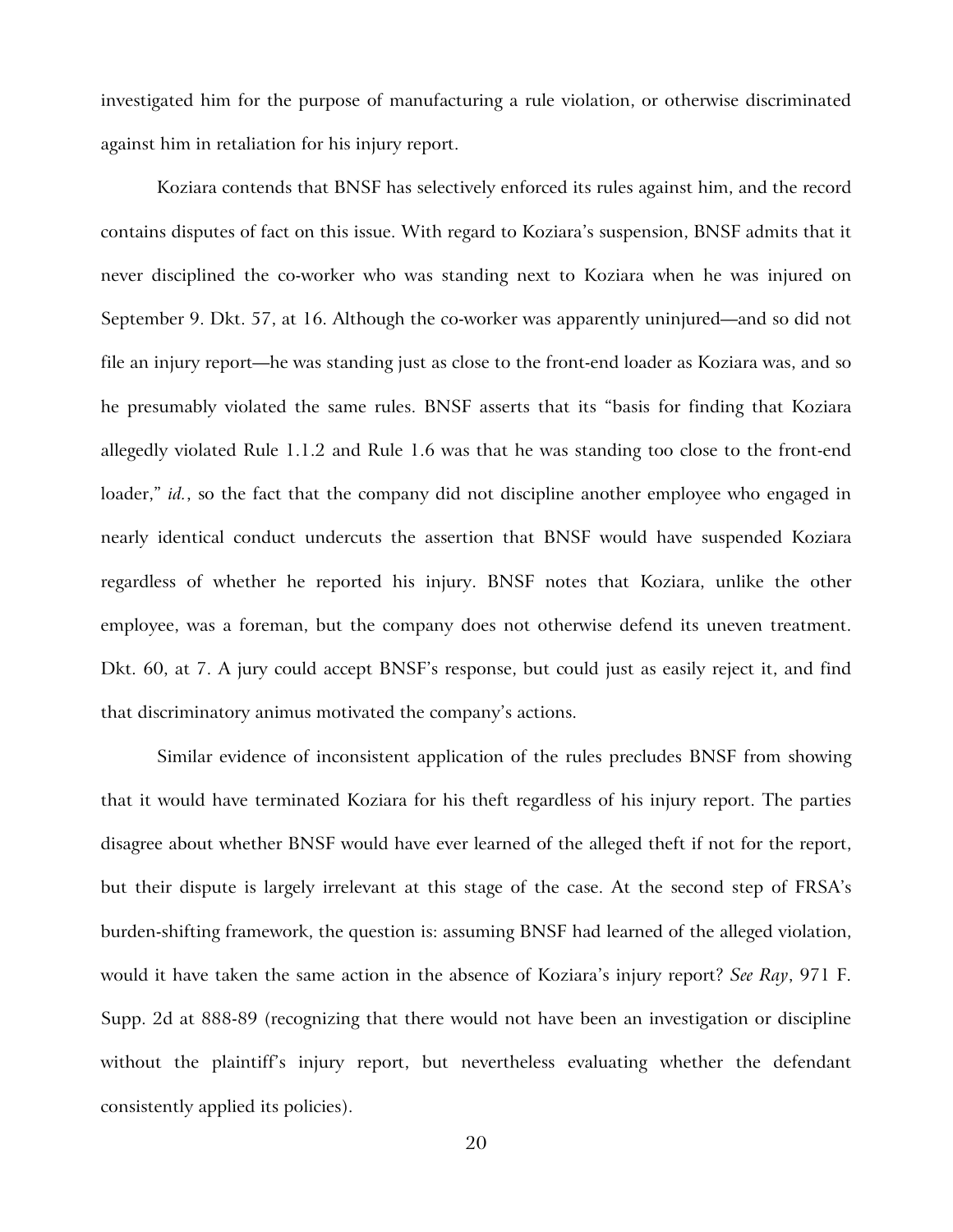If BNSF had supported its motion by presenting evidence that employee theft inevitably results in severe discipline, the company might have been entitled to summary judgment. But BNSF has only identified one employee who stole scrap metal and was terminated. In contrast, Koziara has identified evidence that suggests that BNSF employees often took, or saw others take, used ties for personal use. Specifically, Koziara points to exhibits that he submitted during his disciplinary hearings and to deposition testimony from witnesses in this case. According to the testimony, many employees never asked BNSF's permission because they did not think they needed it, and others apparently took company property without consequences. *See, e.g.*, Dkt. 24 (Mitchell Dep. at 31:19-39:6) (explaining that it was common practice to take ties with permission from contractors and that BNSF supervisors did not need to give permission because the ties were not BNSF property); Dkt. 25 (Underhill Dep. at 24:19-25:4) (explaining that BNSF employees generally thought it was okay to take ties and that all of the "30 year" people had done it); Dkt. 36-4, at 87 (hearing exhibit explaining that employees and private citizens would take ties without permission).

In light of Koziara's evidence that other instances of theft went unpunished, and that BNSF did not always aggressively investigate employees who took ties without the company's permission, a jury could conclude that BNSF selectively enforced its rules against Koziara, or investigated him just to find a reason to terminate him. Either would be evidence of discriminatory animus, and so BNSF has not met its high burden of showing by clear and convincing evidence that it would have terminated Koziara even if he had not reported an injury. *Compare Ray*, 971 F. Supp. 2d at 891 (railroad failed to meet its burden when the evidence "demonstrate[d] that Defendant does not always permanently dismiss an employee for a dishonesty violation"), *with Kuduk v. BNSF Ry. Co.*, 980 F. Supp. 2d 1092, 1102 (D. Minn. 2013), *aff'd,* 768 F.3d 786 (BNSF met its burden when "[a] review of BNSF's past practices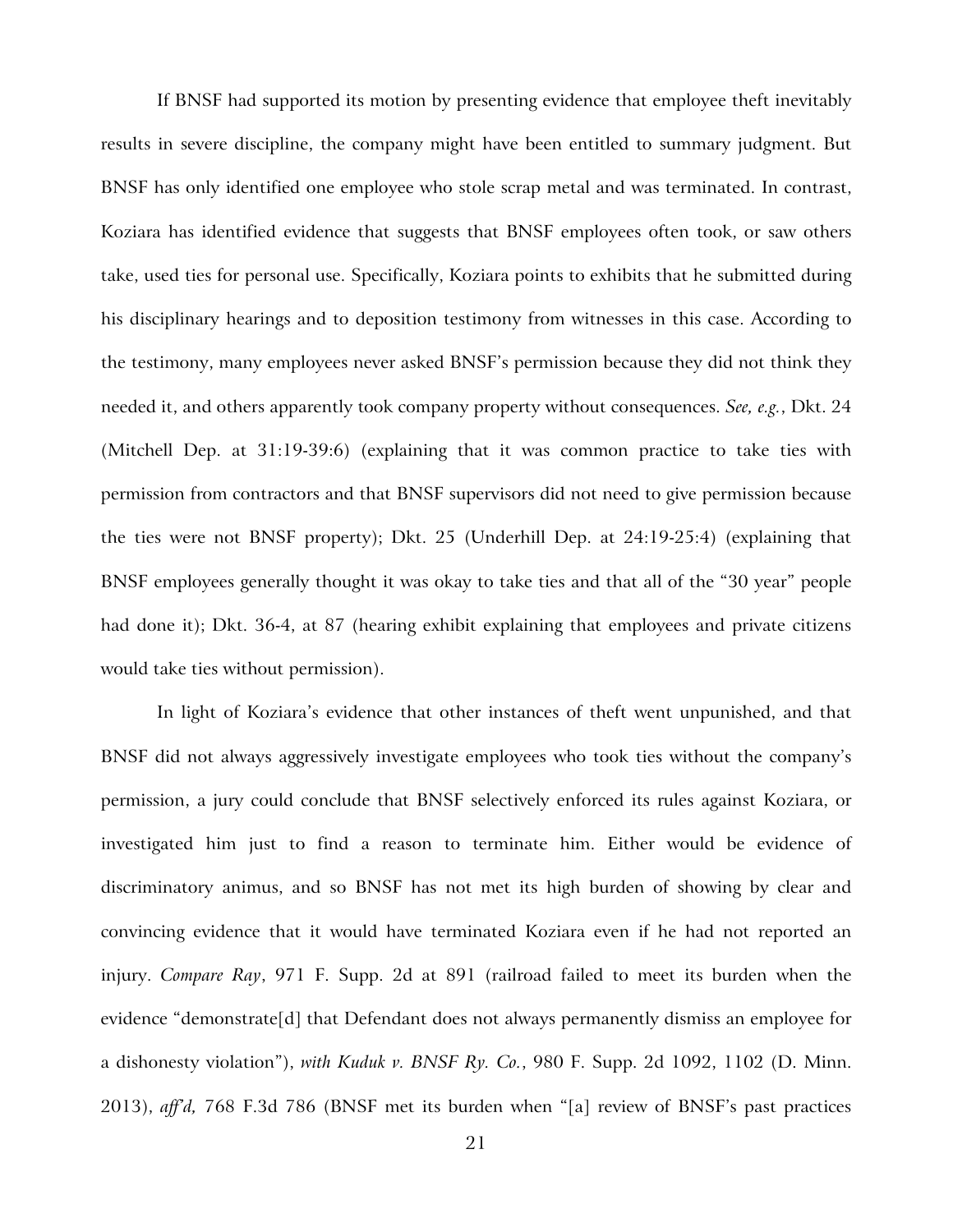involving similarly situated employees indicates that within the six month period following Plaintiff's June 9, 2010 violation, two other employees were dismissed for committing the same serious rule violation"). BNSF is not entitled to summary judgment on its defense.

Although Koziara did not move for summary judgment on BNSF's defense to liability, he informed the company that if *it* moved for summary judgment on the issue, then he would ask the court to *sua sponte* grant summary judgment in his favor. Dkt. 54-1, at 2. Koziara's brief in opposition to BNSF's motion makes this very request. Dkt. 52, at 16. Even if Koziara had properly briefed and presented the issue, he would not be entitled to summary judgment for largely the same reasons that BNSF is not entitled to summary judgment: there are genuine disputes of fact as to whether the company would have taken the same disciplinary action regardless of Koziara's injury report.

## **D. Conclusion**

To briefly summarize how the case now stands:

The parties filed cross-motions for summary judgment on the question of whether Koziara has proven his prima facie case. There is no dispute that: (1) BNSF knew about Koziara's protected conduct; (2) BNSF took two adverse actions against Koziara (suspension and termination); and (3) Koziara's protected conduct was a contributory factor in these actions. Koziara is entitled to summary judgment on these elements. However, there is a genuine dispute as to whether Koziara reported his injury in good faith. Koziara's motion will therefore be denied, as it pertains to this element, and BNSF's motion will be denied in full.

BNSF moved for summary judgment on the question of whether it would have taken the same adverse actions against Koziara despite his injury report. There is a genuine dispute of fact on this issue, and BNSF's motion will therefore be denied.

22